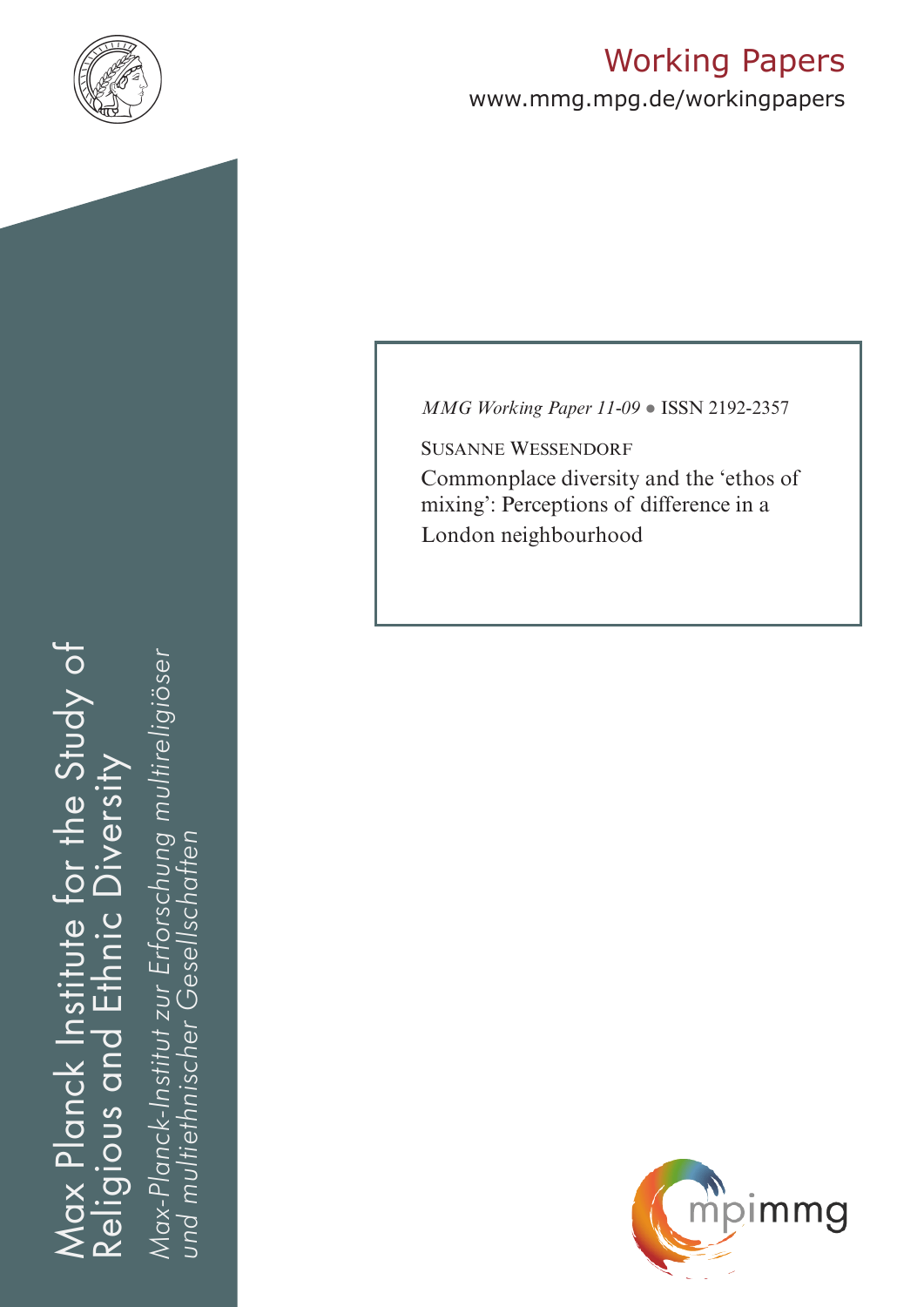Susanne Wessendorf *Commonplace diversity and the 'ethos of mixing': Perceptions of difference in a London neighbourhood*

#### MMG Working Paper 11-09

Max-Planck-Institut zur Erforschung multireligiöser und multiethnischer Gesellschaften, *Max Planck Institute for the Study of Religious and Ethnic Diversity* Göttingen

This is a co-publication with the Centre on Migration, Policy and Society (COMPAS) Working Paper Series.

© 2011 by the author

ISSN 2192-2357 (MMG Working Papers Print)

Working Papers are the work of staff members as well as visitors to the Institute's events. The analyses and opinions presented in the papers do not reflect those of the Institute but are those of the author alone.

Download: www.mmg.mpg.de/workingpapers

MPI zur Erforschung multireligiöser und multiethnischer Gesellschaften MPI for the Study of Religious and Ethnic Diversity, Göttingen Hermann-Föge-Weg 11, 37073 Göttingen, Germany Tel.: +49 (551) 4956 - 0 Fax: +49 (551) 4956 - 170

www.mmg.mpg.de

info@mmg.mpg.de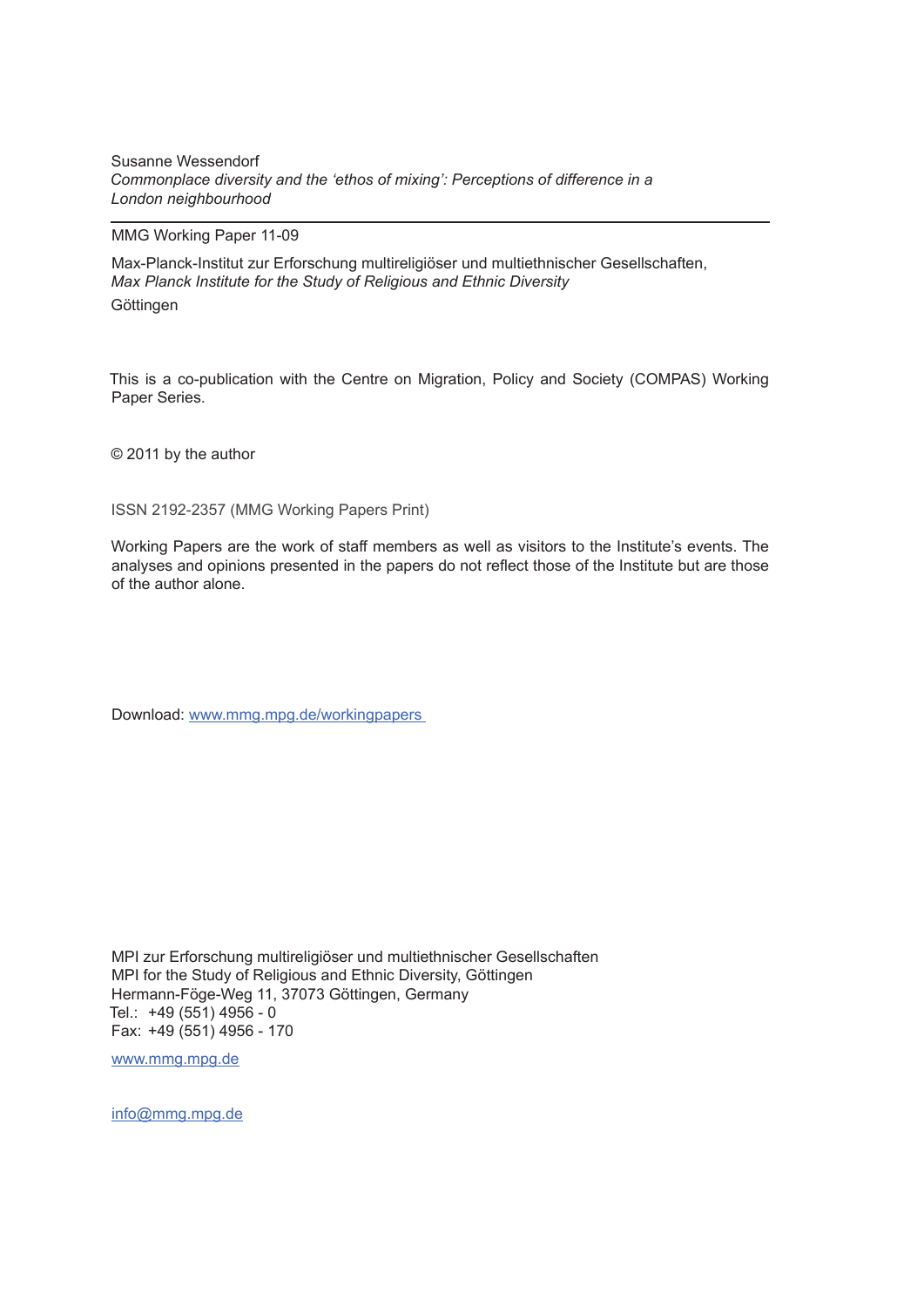## Abstract

The London Borough of Hackney is one of the most diverse places in the world. It is not only characterised by a multiplicity of ethnic minorities, but also by differences in migration histories, religions, educational and economic backgrounds both among long-term residents and newcomers. This paper attempts to describe attitudes towards diversity in such a 'super-diverse' context. It develops the notion of 'commonplace diversity', referring to ethnic, religious and linguistic diversity being experienced as a normal part of social life by local residents, and not as something particularly special. Commonplace diversity is accompanied by positive attitudes towards diversity among the majority of the population, and especially in public and associational space, there exists a great deal of interaction across cultural differences. However, mixing in public and associational space is rarely translated into the private space, and despite regular interactions in public space, residents often know little about other residents' life worlds. This, however, is not seen as a problem, as long as people adhere to a tacit 'ethos of mixing'. This 'ethos of mixing' comes to the fore in relation to groups who are blamed to 'not want to mix'. The concluding part of the paper discusses The paper concludes by discussing the fine balance between acceptable social divisions between groups and unacceptable ones in relation to specific groups who are seen to self-segregate themselves.

## Keywords

Super-diversity, neighbourhoods, London, cultural diversity

#### Author

Susanne Wessendorf, Max Planck Institute for the Study of Religious and Ethnic **Diversity wessendorf@mmg.mpg.de**

## Acknowledgements

The research on which this paper is based was funded by the Max Planck Institute for the Study of Religious and Ethnic Diversity in Göttingen, Germany. I would like to thank all people who kindly agreed to be interviewed for this project, as well as those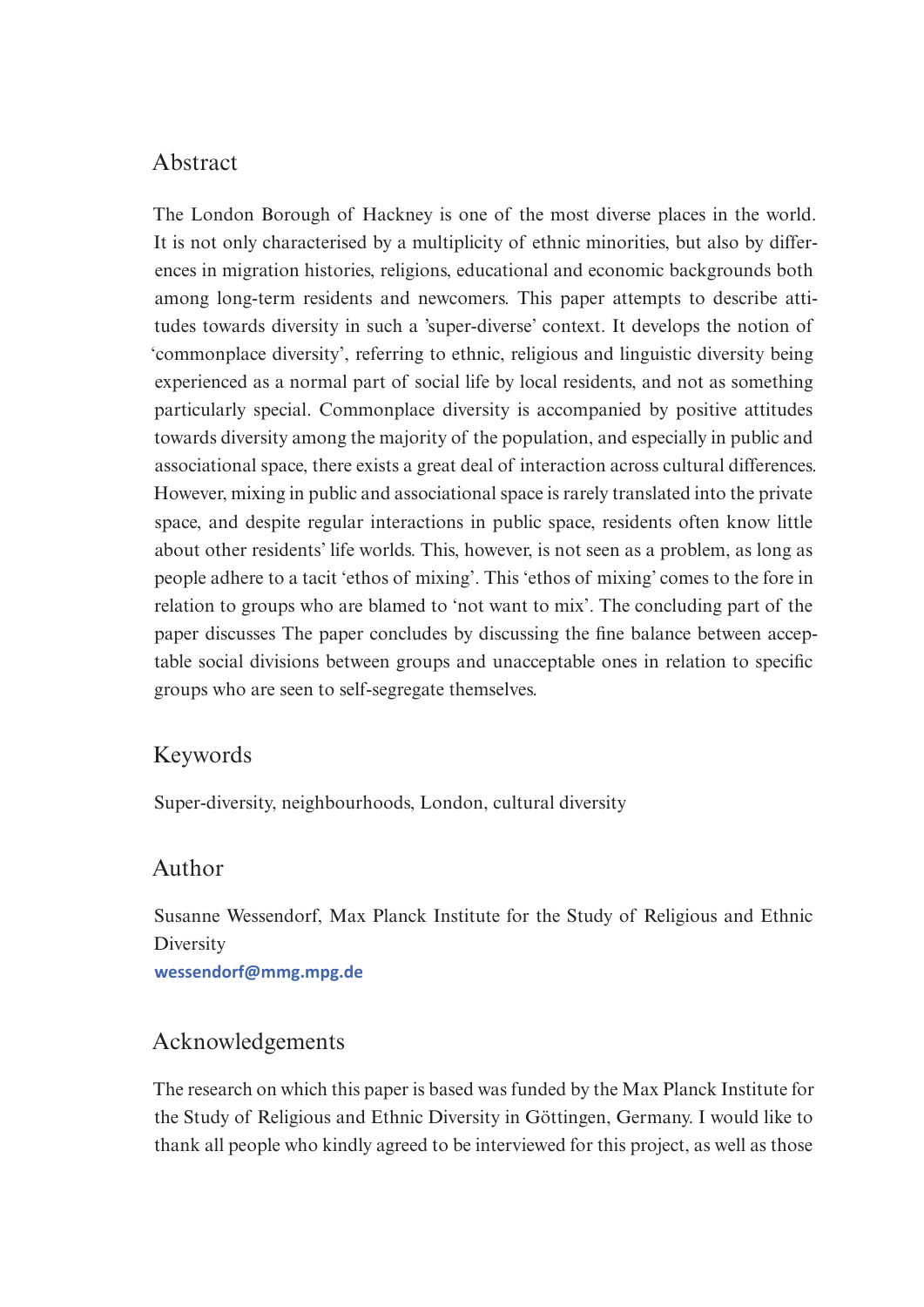who welcomed me into their associations and private homes. For their inspirational support during the fieldwork in Hackney, I would like to thank Tigger Cullinan, Rayah Feldman, Adam Hart, Sheila Suso-Runge, Camilla Baker, Mariarosa Frasca, Frances Winter and Kristine Krause. For continuous academic support, thank you especially to Steven Vertovec. For taking their time to brainstorm with me on the development of this project and giving me feedback on my writings, thank you also to Thomas Hylland Eriksen, Ralph Grillo, Katharina Schmid, Miles Hewstone, Sandra Wallman, Andreas Wimmer, Dan Hiebert and Alessandra Buonfino. Special thanks go to Emma Jones for her comments on an early draft of this paper. All errors are solely mine.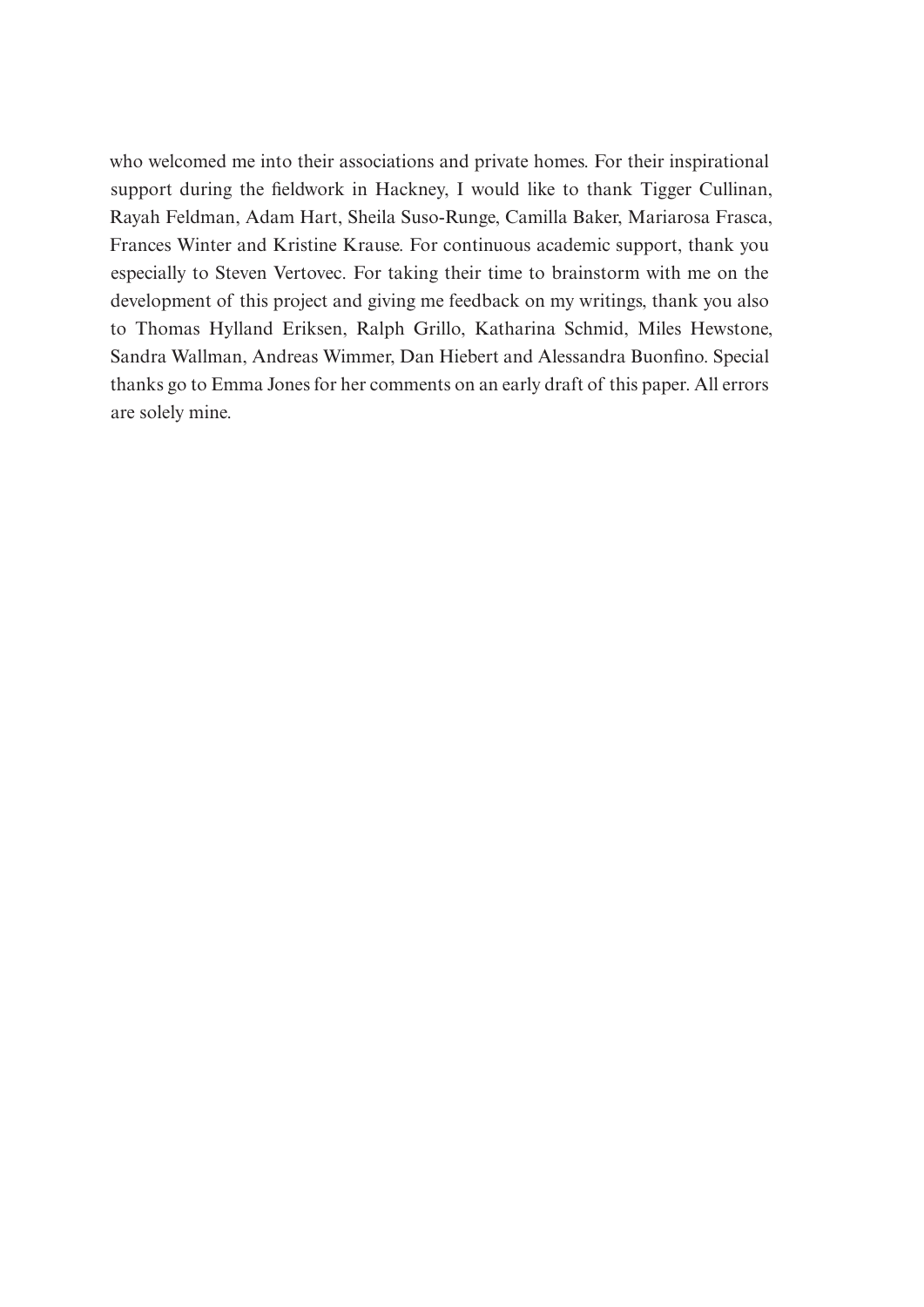# Contents

|                                                                       | $\overline{7}$ |
|-----------------------------------------------------------------------|----------------|
| Hackney's history of diversification and the emergence of commonplace |                |
|                                                                       | 9              |
|                                                                       | 12             |
|                                                                       | 12             |
|                                                                       | 15             |
|                                                                       | 18             |
|                                                                       | 18             |
|                                                                       | 20             |
|                                                                       | 21             |
|                                                                       | 24             |
|                                                                       | 26             |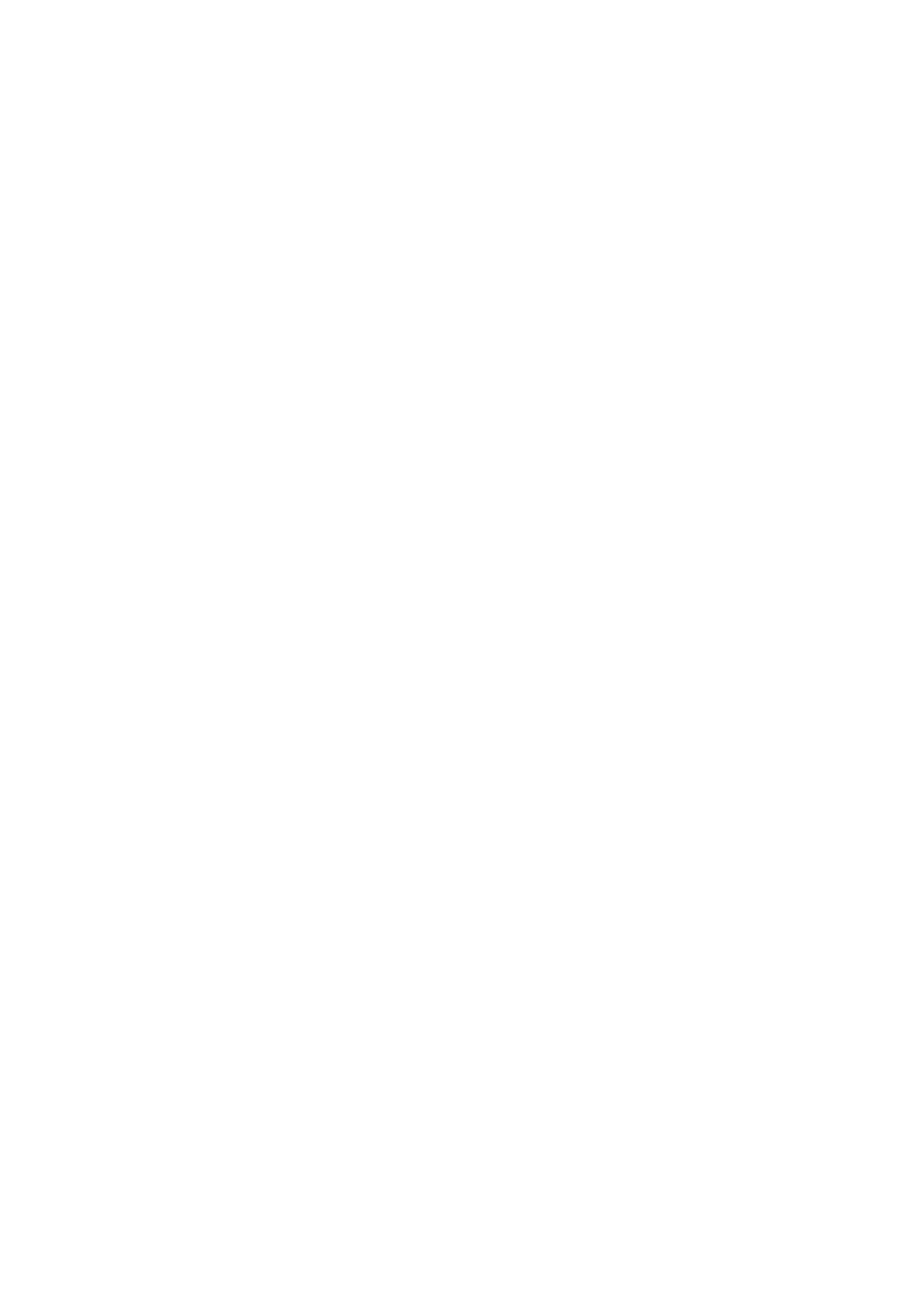## Introduction

The London Borough of Hackney is one of Britain's most diverse areas. Hackney's diversity is characterised not only by a multiplicity of different ethnic and migrant minorities, but also by differentiations in terms of variables such as migration histories, educational backgrounds, legal statuses, length of residence and economic backgrounds, both among ethnic minorities and migrants as well as the white British population, many of whom have moved to Hackney from elsewhere. This 'diversification of diversity' (Hollinger 1995) is what Vertovec defines as 'super-diversity' (Vertovec 2007b).

This paper describes attitudes towards diversity in such a super-diverse context. It develops the notion of 'commonplace diversity', referring to ethnic, religious and linguistic diversity being experienced as a normal part of social life by local residents, and not as something particularly special. In this context of commonplace diversity, attitudes towards diversity are generally quite positive. However, the acceptance of and positive attitudes towards diversity are accompanied by little understanding for groups who are perceived as 'not wanting to mix', a phrase repeatedly used by my informants. This paper develops the idea of an overarching 'ethos of mixing' among Hackney's residents, in referring to the expectation that in public and associational spaces, people 'should mix' and interact with their fellow residents of other backgrounds. It describes the tensions that arise when groups of people do not adhere to this 'ethos of mixing'. Examples, which were mentioned most often during my research, are strictly Orthodox Jews and the so-called 'Hipsters', young, mostly white middle-class people who emphasise fashion and style and have only recently moved into the area. I will contrast these two groups with two other groups: Turkish-speakers and Vietnamese people, who, especially among first-generation migrants, also do not have much contact with people from outside their group. However, they are not perceived to break the ethos of mixing because they have formed certain 'bridges' with the rest of the population by way of running restaurants and shops, and sending their children to state schools.

The paper shows how crucial this participation in mainstream society is in the shaping of attitudes. Importantly, expectations of mixing in public and associational space are paralleled by the acceptance of more separate lives when it comes to private relations, where it is generally accepted that people relate to others of similar life-styles.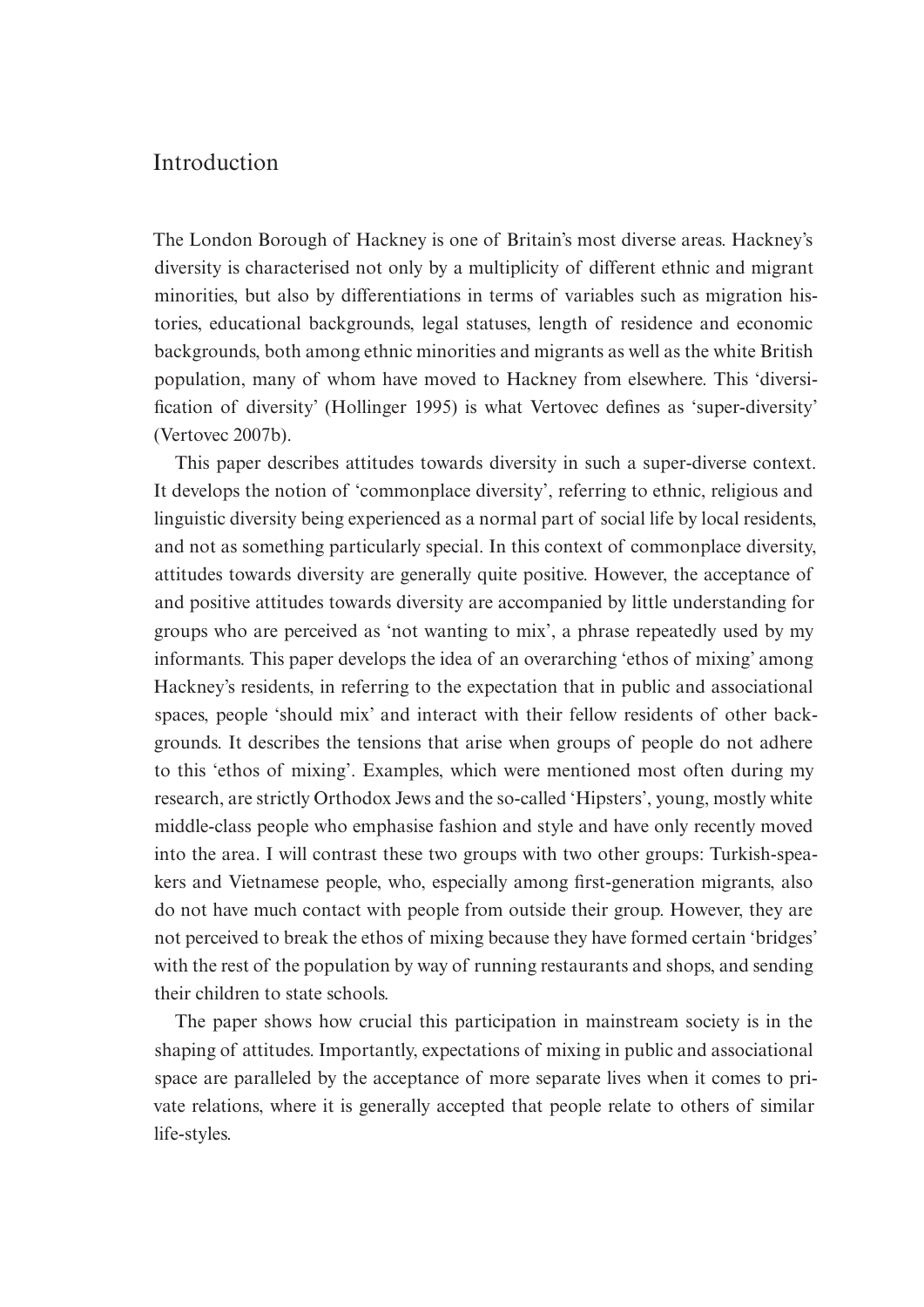The paper draws on 18 months of ethnographic fieldwork in the London borough of Hackney, including participant observation, interviews and focus groups, as well as two questionnaires.

Neighbourhood studies, such as the one on which this paper is based, have gained increasing attention in Britain in the context of policy shifts towards 'local communities', resulting from growing criticism of multiculturalism policies, which were seen to enhance separate 'communities' and hinder interaction between groups (Amin 2005; Tyler & Jensen 2009; Vertovec & Wessendorf 2010). It is in neighbourhoods that civic pride and responsibility, positive inter-ethnic and inter-faith relations and public participation are to be fostered. This policy shift towards the local has also been reflected in academic research. Although neighbourhood studies have been an integral part of urban sociology and anthropology for several decades (see, among many others Baumann 1996; Bott 1957; Mitchell 1969; Wallman 1982; Young & Willmott 1957), there has been a recent increase in studies that specifically look at multi-group contexts within urban neighbourhoods. These studies have shown the existence of both separate lives and social interaction in urban neighbourhoods (Blokland 2003; Jayaweera & Choudhury 2008; Ray et al. 2008; Sanjek 1998; SHM 2007). While this paper is situated within this field of neighbourhood studies, focussing on relations between people of different backgrounds and patterns of 'everyday multiculturalism' (Noble 2009; Wise & Velayutham 2010), it mainly looks at *attitudes* (rather than actual social relations). It shows how attitudes towards diversity are shaped by a public discourse that positively celebrates diversity, but also by the way in which groups participate and are visible in public space. I thereby define public space broadly in the classical sense of streets, parks, shops and restaurants, but also include places such as school gates where more regular encounters occur. I show how the presence and participation in such places plays an important role in shaping my informants' attitudes towards each other. In fact, academics and policy makers have paid increasing attention to the role of specific places within neighbourhoods where people of different backgrounds meet, like markets, parks, sports clubs, schools, community festivals, trade unions or business associations (Amin 2002; Dines et al. 2006; Hudson et al. 2007; Jayaweera & Choudhury 2008; Watson & Studdert 2006). They have diverging views regarding the role of intercultural encounters in such sites, with some claiming that even fleeting encounters in public space shape attitudes towards others (Boyd 2006; Vertovec 2007a), and others such as Amin (2002) attributing little importance to public space for the development of interethnic understanding. Amin emphasises the importance of more regular encounters and 'habitual engagement'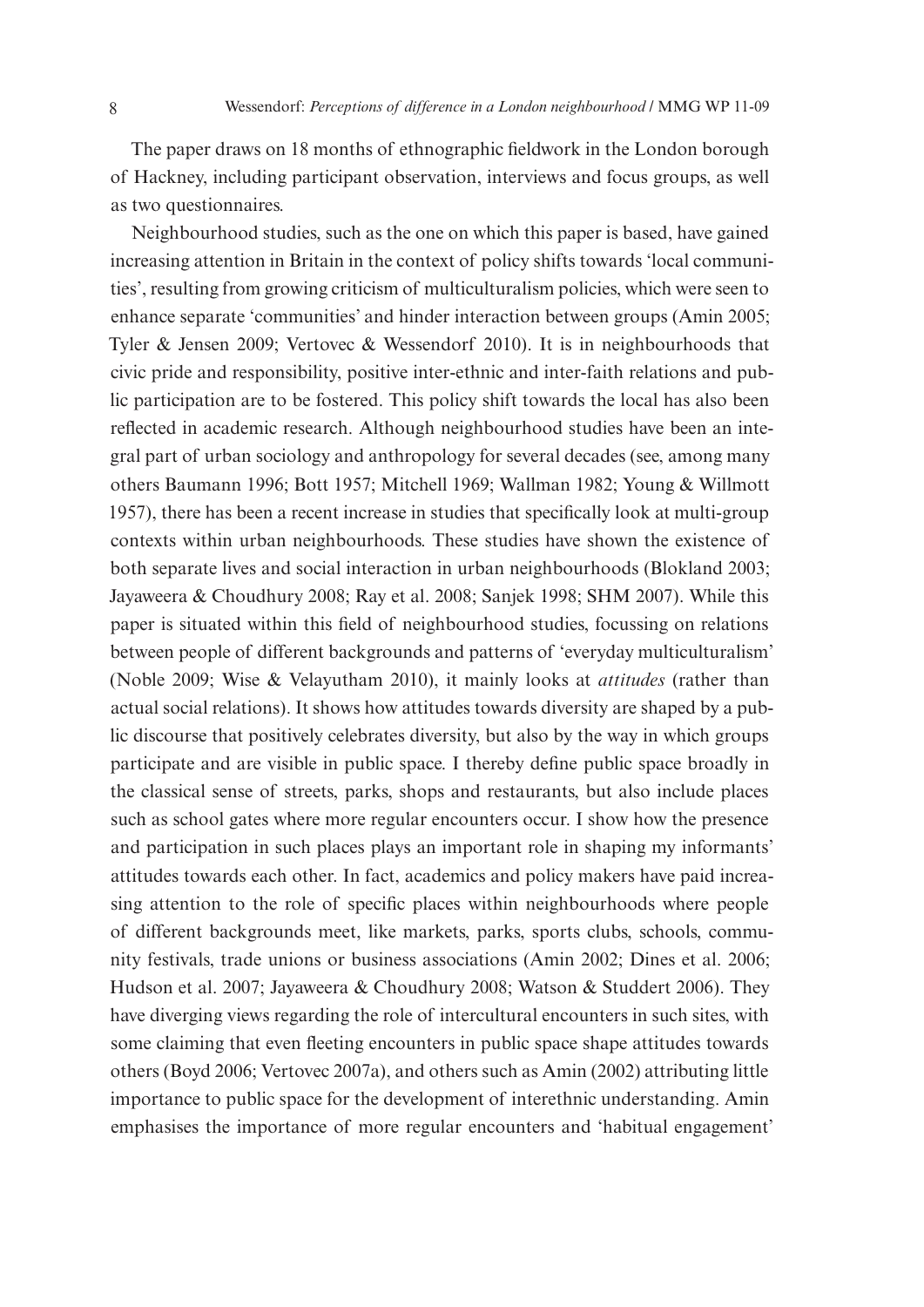where 'engagement with strangers in a common activity disrupts easy labelling of the stranger as enemy and initiates new attachments' (Amin 2002:970). The material presented here shows that encounters in public space do not necessarily enhance deeper intercultural understanding, but that the *absence* of such encounters can lead to prejudice. Thus, while mixing in public and associational space is often paralleled by more separate lives when it comes to private relations, the Hackney residents who participated in my research shared a sense that mixing across cultural differences is an integral part of living in Hackney.

I first introduce the Borough of Hackney and describe how, in the context of immigration over several decades, diversity has become commonplace in the borough. I then describe how in the view of local people, the positive aspects of cultural diversity are being undermined when it comes to groups who are seen to lead separate lives, such as strictly Orthodox Jews and Hipsters. I use examples such as contestations over public space where these resentments have come to the fore most clearly. With the example of two other groups, Turkish-speakers and Vietnamese people, who are not seen to lead separate lives despite their limited social relations with people from outside their group, I then discuss the importance of participation in local association, the local economy and public institutions regarding perceptions and attitudes. The paper concludes by discussing the important role of both the quality and frequency of contact regarding the building of positive relations between groups.

# Hackney's history of diversification and the emergence of commonplace diversity

If there is a general characteristic to describe Hackney, it is the continuity of population change over the past half century. With its population of 219,000, Hackney figures among the 10% most deprived areas in the UK, but it is currently seeing the arrival of an increasing number of middle-class professionals.<sup>1</sup> It is also one of

<sup>1</sup> In this section, I have used various resources, ranging from the 2001 census, to population estimates of the Office for National Statistics, and surveys undertaken by the local authority itself. I have attempted to use the most recent data available. The number of the total population is taken from the Office for National Statistics, mid-year population estimates 2010.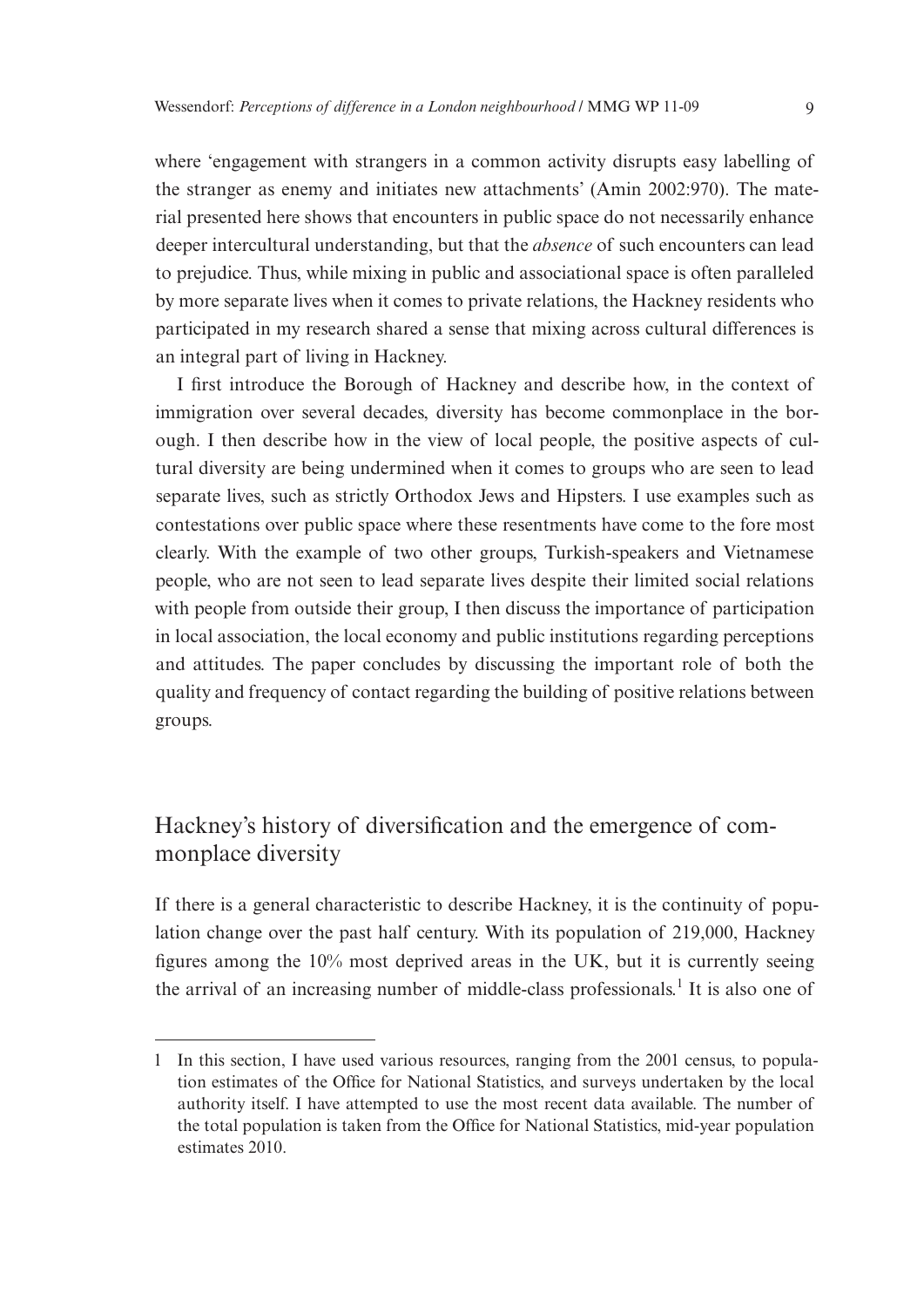the most ethnically diverse boroughs in Britain, with only 48.4% of the population being white British. Hackney has long been a place where immigrants have arrived as transitory residents, and some of them settled permanently. Jewish people have been settling in Hackney since the second half of the 17th century, and since the 1950s, sizeable groups of immigrants from West Africa, the West Indies and South Asia have also settled there. Turkish, Kurdish and Turkish Cypriot people started arriving in the area in the 1970s, both as labour migrants and political refugees (Arakelian 2007). Vietnamese refugees arrived in the late 1970s, but there is also a number of newly arrived undocumented Vietnamese migrants, including children, and students (Sims 2007).

Among the biggest minority groups are Africans (10.1%), South Asians (9.6%), people of Caribbean background (8.7%), Turkish-speaking people (5.5%), and East Asians (3.2%, meaning Chinese or 'other ethnic groups', many of whom come from Vietnam).<sup>2</sup> This picture becomes much more complicated when looking at the countries of birth of the foreign-born population. According to the 2001 census, 34% of Hackney's total population are foreign-born, and they come from 58 different countries, ranging from Zimbabwe, Cyprus, Somalia, Iraq, Albania to Denmark, Germany, etc.<sup>3</sup> Recently, there has been an increase in people from Eastern Europe, especially Poland (City and Hackney 2008), and Hackney has one of the largest refugee and asylum seeker populations in London, estimated to be between 16,000 and 20,000 people (Schreiber 2006).

Hackney's long history of population change has resulted in what appears to be a great acceptance of diversity. The Hackney Place Survey 2008/2009 shows that almost four out of five residents in Hackney think that people from different backgrounds get on well together (78%). Interestingly, elderly people are among those most likely to agree with this, with 91% of those aged 75 or over thinking that people of different backgrounds get on well together (London Borough of Hackney 2009). These results are reflected in my own qualitative findings, with elderly long-term residents of various cultural backgrounds generally reporting few tensions with people of other origins.4

<sup>2</sup> Office for National Statistics, midyear population estimates 2007.

<sup>3</sup> These are only some of the countries of origin significant enough to be statistically represented.

<sup>4</sup> Such positive attitudes have also been found in other parts of Britain where no one ethnic group dominates numerically, culturally or politically and where the history of immigration is generally acknowledged (Hickman et al. 2008: x).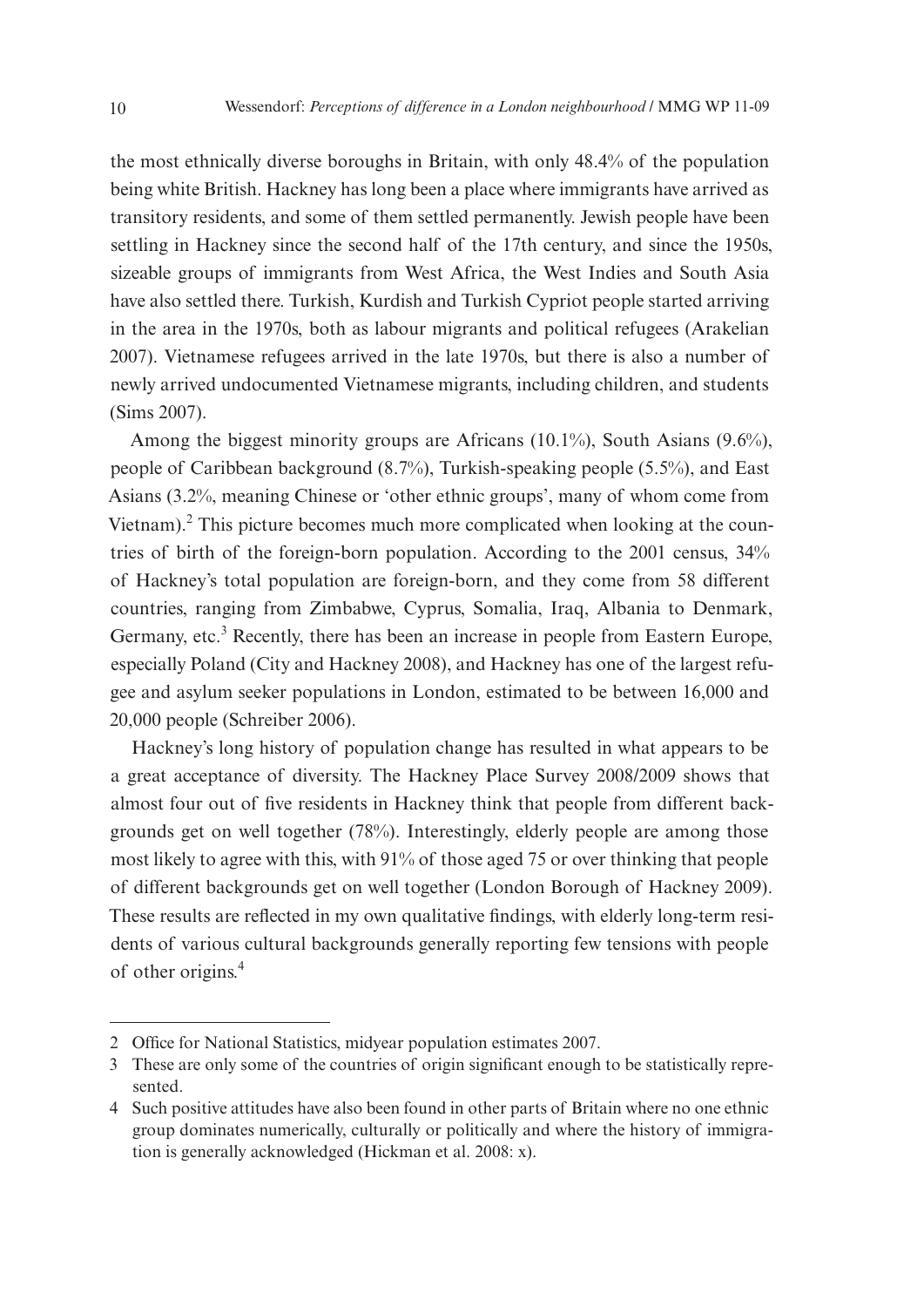The positive attitudes towards diversity are not only reflected in a general acceptance of diversity, but also in diversity not being seen as something particularly unusual. For example, during my fieldwork in local associations, I noticed that newcomers are not usually asked about their origins, even if they look different or speak with an accent. When I asked whether I could do part of my fieldwork at a computer club for elderly people, the teacher of the club welcomed me there, but also told me that although his students came from many different places, diversity is not an issue in any of their conversations. They rarely ask each other where they come from and are not really interested in the other students' origins because everybody comes from elsewhere and it is therefore not a particularly special topic to talk about. In other words, diversity is so normal among the students in this computer club that it has become somewhat banal. The IT students' attitudes towards diversity were also reflected in the reactions to my research project, which was sometimes met with disinterest because it was concerned with diversity, something perceived as ordinary and therefore not worthy of research. This normalcy of diversity is what I conceptualise as 'commonplace diversity' (Wessendorf 2010). It confirms Mica Nava's argument that the familiarity between groups has 'shifted the axis of belonging in much of contemporary London' (Nava 2007:14). According to her, this familiarity has resulted from residential mixing, with middle and working classes, immigrants and natives living in intimate proximity as a result of the building of municipal housing across the city since the Second World War. In his research in North London (including Hackney), Devadason (2010) has similarly shown that skin-colour no longer marks insider or outsider status. I have found that this also applies to dress-code and, to some extent, language, with African dresses or Indian saris as well as foreign accents not being perceived as worthy of mention.

However, notions of commonplace diversity do not mean that people's origins are unnoticed. This was exemplified during my fieldwork at a knitting club for elderly people and at a parents' group of a primary school, which I attended weekly. Differences of origin, language, religion, etc. were rarely talked about, but they were acknowledged, for example by way of describing others according to their perceived ethnicity or national background. When referring to someone, people would often say 'the Indian lady', or 'the German woman', sometimes also referring to racial differences such as 'the black guy' or 'the Asian woman'. At the same time, people rarely asked each other about their cultural backgrounds.

However, differences, be they cultural, religious or differences in life-style, do come to the fore in regard to groups whose members do not participate in associa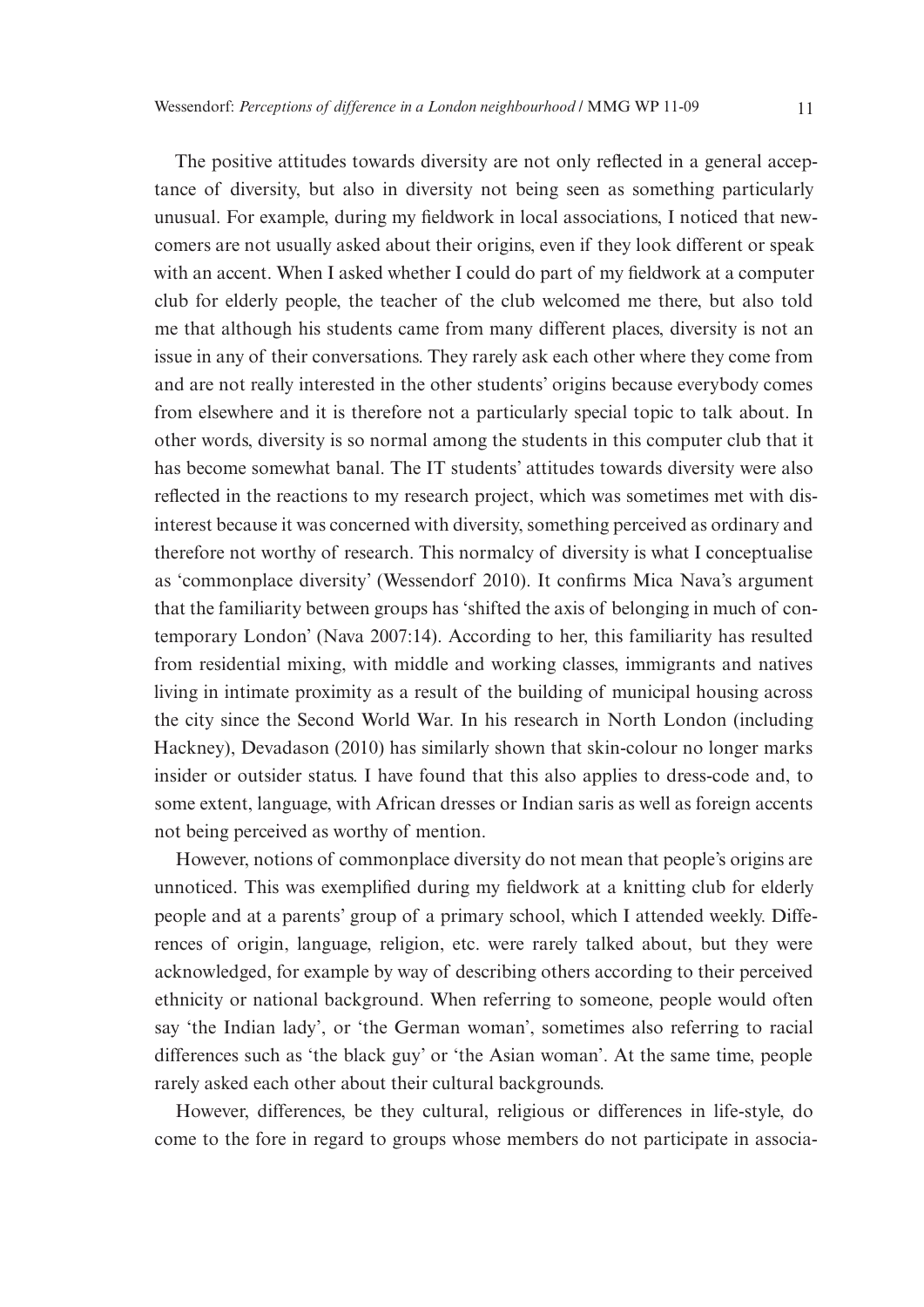tional spaces such as those mentioned above, and who are seen to not participate in the wider society.

## The ethos of mixing

Positive attitudes towards cultural diversity are sometimes expressed when diversity is felt to be undermined. In the view of local people, this is the case when specific groups are seen to lead separate lives. Examples which were mentioned most often during my research are strictly Orthodox Jews and the so-called 'Hipsters'.

Strictly Orthodox Jews and Hipsters could not be more different in their characteristics. Strictly Orthodox Jews are a long established group in Hackney, the group's members have been born into the group, and it is defined by strict religious rules that accompany its members throughout their lives. The Hipsters, in contrast, are a new phenomenon in the area. It is a social milieu to which individuals choose to belong at a certain point in their life, and as a phenomenon of a certain age group, it is inherently transient. While strictly Orthodox Jews are characterised by continuity and tradition, Hipsters are part of a trendy, transient, fashionable and short-lived life-style phenomenon. This paper is not about the actual characteristics of these groups, but about how they are *perceived* by local residents. In the following sections, I will only briefly summarise the history and nature of the groups, and focus on the reasons why people who do not belong to these groups see them as a problem.

#### *Strictly Orthodox Jews*

The strictly Orthodox Jewish community is one of the most rapidly growing groups in Hackney because of the high number of children per family. It is estimated to make up 7% of Hackney's population, numbering about 15,400, with over half under the age of 20 (City and Hackney 2008). They mostly live in the northern part of Hackney in Stamford Hill, but use public services and shop in other areas of the borough, too, and therefore form part of the social landscape across Hackney.<sup>5</sup> Strictly Orthodox Jews are visibly different; wearing traditional clothes of black suits, black

<sup>5</sup> The strictly Orthodox Jewish community in Stamford Hill is dominated by Hasidic Jews (a subgroup of the Haredi community). On the history of Orthodox Jewish settlement in Stamford Hill and the various Jewish subgroups in this area see Baker (1995).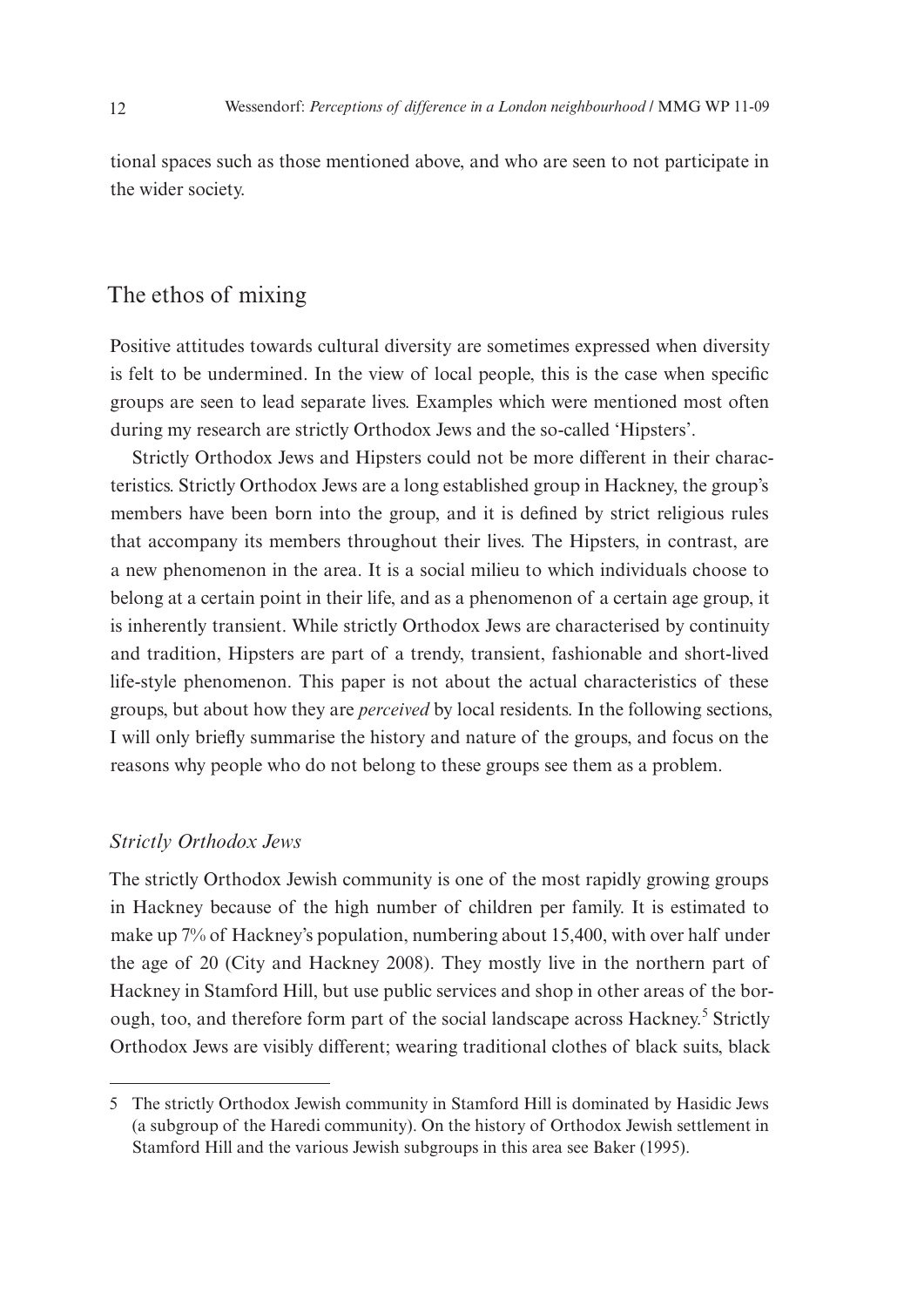hats, beards and long, twisted side locks for men, and modest long-sleeved and longhemmed garments for women, some of whom also cover their hair with a hat, bandana or wig. But it is not this visible difference which my informants criticise. Rather, it is the concrete social separation that is perceived as a problem. Strictly Orthodox Jews have strict rules of not mixing with people of other backgrounds. They have their own schools, shops and housing estates, and their children only socialise with other strictly Orthodox Jewish children.

A lively debate in the newspaper *The Independent* reflects the comments about strictly Orthodox Jews made by my informants. In July 2010, the columnist Christina Patterson wrote describing her experiences of living in Stamford Hill. She accuses strictly Orthodox Jews of being rude to non-Jews, treating them as inferior and totally avoiding social interaction with non-Jews (Patterson 2010).<sup>6</sup> Within hours of being published, numerous comments appeared on the newspaper's website, now (August 2011) totalling 246. Some people condemn Patterson's article as racist, but others agree with her criticism of what she describes as strictly Orthodox Jews' 'sense of superiority' towards non-Jews. Many of my informants similarly described strictly Orthodox Jews' specific attempts of 'not mixing' as a problem and as uncharacteristic of Hackney. My local hairdresser, who is of Italian background and has worked in the area for about 20 years, says that he gets along with everybody. He mentions the local market close to his shop, characterised by Caribbean, African and (non-Orthodox) Jewish traders, with whom he has formed friendly relations. He always has a nice chat with the people from the egg-stall and the vegetable traders (who are of Jewish origin) and the Pakistani men with the curry stall, and he knows all of their names. He tells me that 'it all depends on your personality. Some people don't want to integrate; they stick to themselves, like up in Stamford Hill', referring to the strictly Orthodox Jews. He continues that 'if you are an open person you'll get along with everybody'.<sup>7</sup> Other informants reiterated this view about the etiquette of mixing. However, there is also a certain tolerance towards not conforming to this behaviour code. One of the comments to Patterson's column reflects my informants' views on

<sup>6</sup> **http://www.independent.co.uk/opinion/commentators/christina-patterson/christina-patterson-the-limits-of-multiculturalism-2036861.html**

<sup>7</sup> My hairdresser's views on Orthodox Jews and the fact that he gets along well with the Jewish traders at the local market also exemplify that negative views about Orthodox Jews among Hackney residents are not related to anti-Semitism. In fact, several of my liberal Jewish informants criticised the Orthodox Jews' efforts to lead separate lives.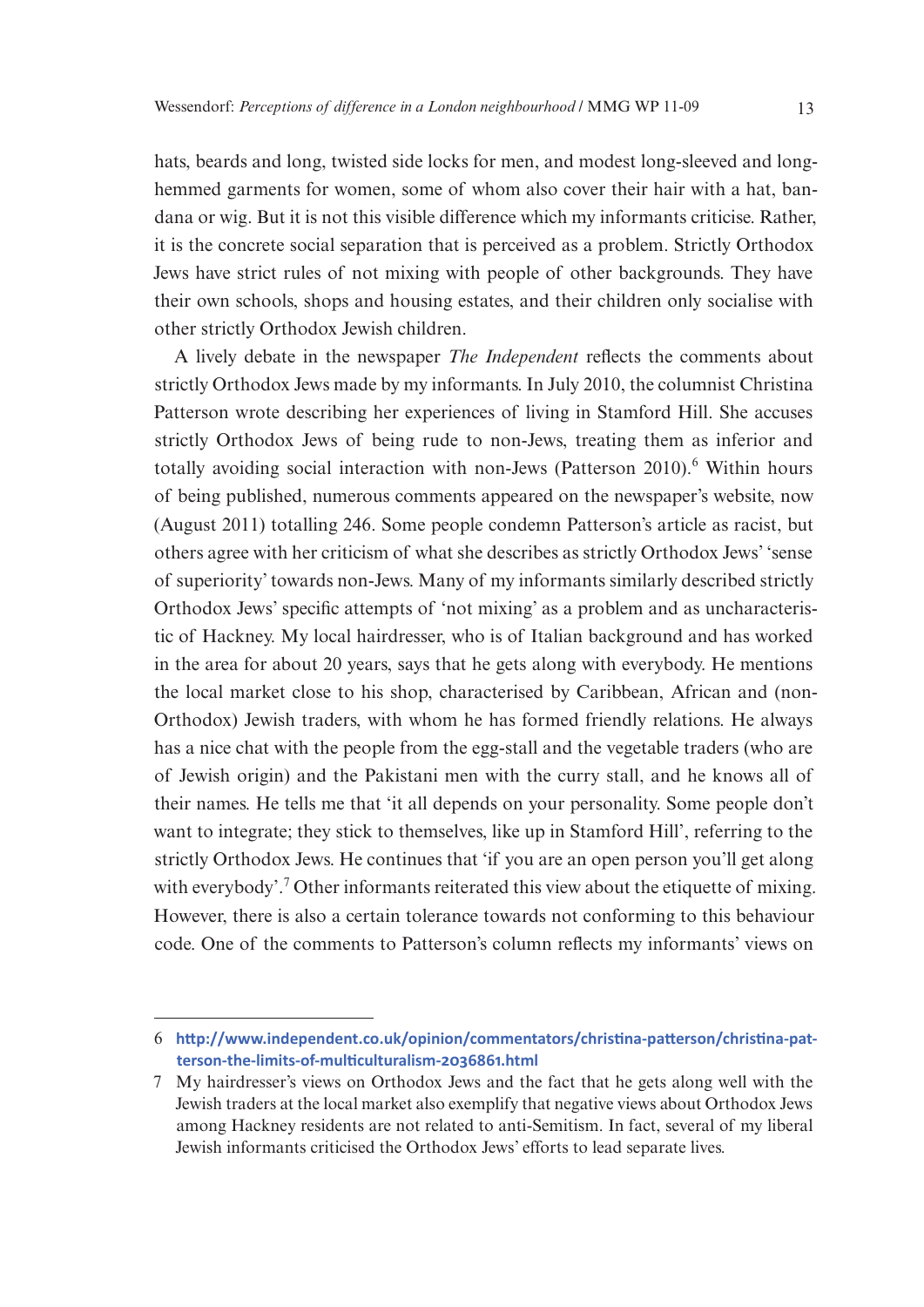tolerance towards diversity and difference. It is made by Dave, a plumber who has lived in Stamford Hill for 30 years. According to him…

… 'there's a sort of aloofness to my Jewish neighbours and they do like to keep themselves to themselves. I recognise that. But it's never in a hostile way. Most groups have some sort of superiority complex, we all like to think we've got it right and others haven't. For me I just abide by live and let live. You lose far too much sleep if you don't.'

Dave and my hairdresser agree that it is unfortunate if people do not mix, but at the same time they accept it. However, group-specific religious traditions become more challenging when it comes to the allocation of resources, for example reserved time at local swimming pools. One of the local councillors told me that it is mainly strictly Orthodox Jews who are making such claims because of their extremely strict religious rules. Most other religious groups somehow adapt to local rules and circumstances without claiming specific rights. Furthermore, cultural practices which make the provision of public services difficult are also seen as problematic. A local optician, for example, found it rather strange that, when visiting her for an eye test during the summer, a strictly Orthodox Jewish boy ran out of her practice because she was wearing a short-sleeve blouse and he was not used to seeing a woman's bare skin. While she found the boy's behaviour strange and somewhat alienating, she also had sympathy for him, especially because his mother explained to her why he had reacted in that way. In contrast, Patterson, the newspaper columnist, felt enraged about a strictly Orthodox Jewish boy on the bus 'who, when I tried to sit next to him, leapt up as if infection from the ebola virus was imminent'.

The ethos of mixing is also undermined when it comes to disputes about space. A typical example is the fight over a pub in Stamford Hill which was bought by 'the Orthodox Jewish community' (*Hackney Gazette*, 19/7/09), with plans to turn it into a synagogue. This triggered a campaign among the pub's clientele. When interviewed by a local journalist, one of the campaigners described his sense that a public space was taken over by a small group of people as follows:

We need to establish that what we had was a genuine community facility that was used by hundreds of people (…). It is to be replaced by something that is going to be used by only a small minority of people (…). Pubs should be protected on the basis that they are community facilities (Hackney Gazette 2009:7).

Another campaigner, quoted in the *Evening Standard*, emphasised that 'everyone is welcome and among the regular clients are members of all the different communities – white, black, straight, gay, born Londoners and new arrivals' (Clout 2008:1). Thus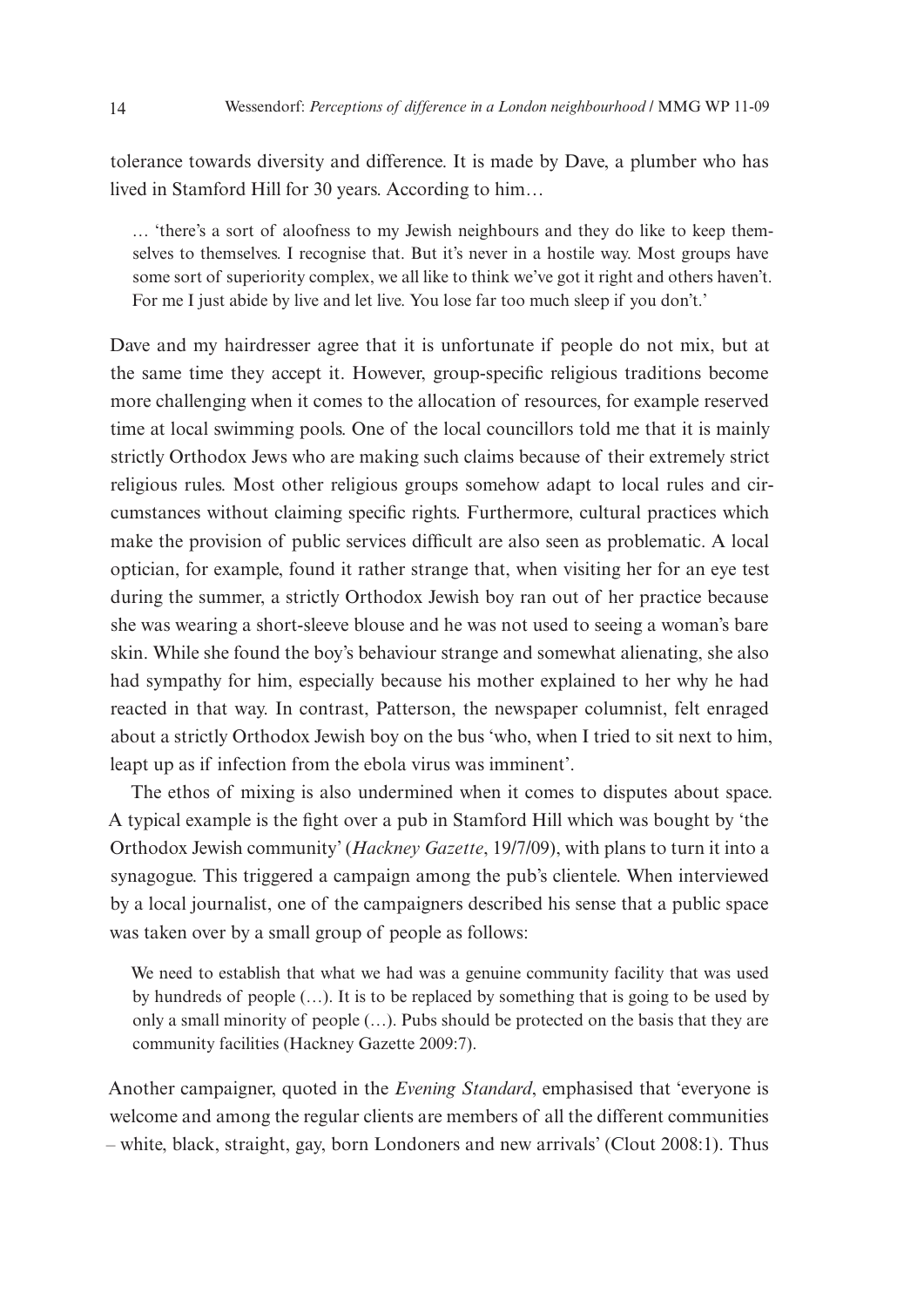the ethos of mixing is being undermined when a previously mixed space is claimed by a group for its own specific purpose, which, by its nature in the case of a religious place of worship, excludes non-believers.

My informants mentioned very similar issues surrounding the dispute over specific places and 'not wanting to mix' in relation to another group, the so-called 'Hipsters'.

#### *Hipsters*

Hipsters are young, fashionably dressed, mostly middle-class people in their twenties. Many of them are students or work in the design and fashion industries and in media. They have moved into the area during the last five years or so. Because of their style, they form a clearly recognisable group concentrated in certain areas of the borough where pubs have been taken over by new owners who refurbished them, and more and more European-style cafes are opening with coffee prices twice the price of those in more traditional English 'Greasy Spoons'. The immigration of these young, trendy people forms part of a larger movement of gentrification.<sup>8</sup> Also described as 'Trendies' or 'Shoreditch Twats' by some of my informants, referring to the fact that they had previously been dominating an area in South Hackney called Shoreditch, they have formed their own subculture with their own cafes, bars and clubs. The Hipsters in Hackney have become a social phenomenon worthy of a lengthy article in the Guardian (Rayner 2010). But Hipsters are not unique to Hackney. They can be traced back to late 1990s American urban culture, emerging from a youth culture also described as alternative or indie, and they have also been depicted as 'turn-ofthe-century poseurs' (Rayner 2010:3).<sup>9</sup>

Hipsters have become such a visible subculture in some areas of Hackney that a resident has started a blog which criticises these youngsters for being inconsiderate,

<sup>8</sup> Gentrification in Hackney already started in the 1980s (Butler 1996), but has accelerated since the 2000s. Many of the early gentrifies moved here because they could not afford to buy property in other parts of London, but also because they wanted to live specifically in an area celebrated for its diversity and rich cultural activities. There has also been a long-established artist community in Hackney already before the arrival of the Hipsters, and the attraction of Hackney for the Hipsters partly results from the high concentration of artists in the borough.

<sup>9</sup> Greif (2010:3), a New York English professor, traces the term 'Hipster' back to 1940s black subcultural figures in the US, which a decade later became a white subcultural figure and was defined 'by the desire of a white avant-garde to disaffiliate itself from whiteness, with its stain of Eisenhower, the bomb, and the corporation, and achieve the "cool" knowledge and exoticized energy, lust and violence of black Americans'.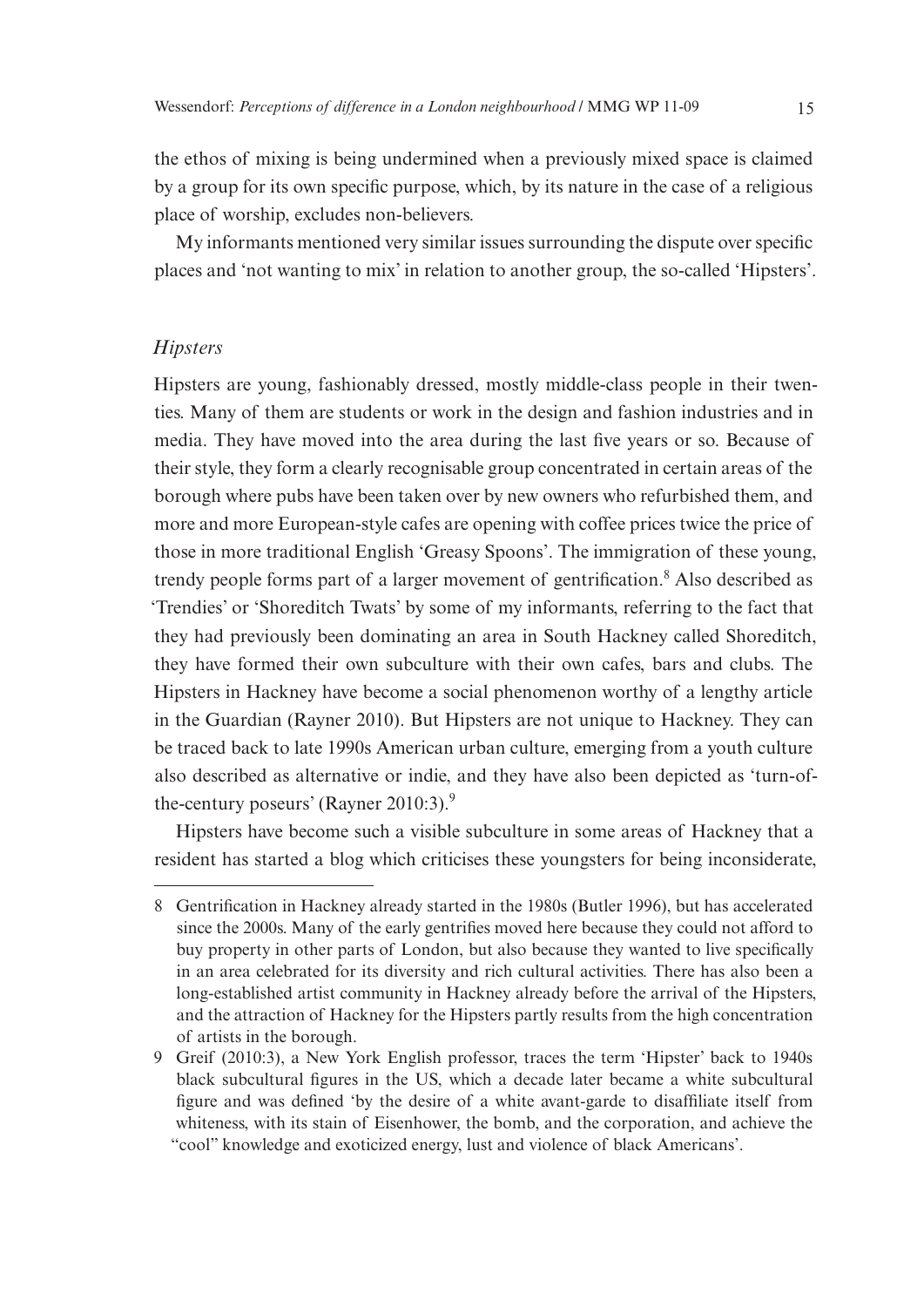holding loud parties in quiet neighbourhood streets, and caring only about themselves and not their fellow residents.<sup>10</sup> The blog is called Hackneyhipsterhate and has been filled with hundreds of comments, some agreeing with the hateful rant against the Hipsters written by the blogger, some defending the Hipsters. The critics, both on the blog and among my informants, accuse them of committing very little to the local area, not taking much care of their immediate surroundings and leaving litter in the local park which, in the summer, turns into a site that resembles a festival, with hundreds of young 'trendies' hanging out and partying, barbecuing and listening to music. By the end of a hot summer weekend, the park looks as if it had been the site of a huge Rave and the grass is ruined with burnt patches from barbecues, cigarette stubs and garbage. As a result of this trendy youth scene, this park has been described as 'the coolest park in London' by the Grazia Fashion magazine (Sparks 2010), and a *G2 Guardian* article calls Dalston, one of Hackney's wards where a lot of Hipsters spend their leisure time, the 'coolest place in Britain' (Flynn 2009:2). While it could be seen as a compliment and a positive development of the area among local residents, the pace at which it has seen an influx of young people who seem to live in their own world is perceived as a threat to the social order of the place. The age of the Hipsters and the fact that they form a transient population and rarely settle down to have a family, further contributes to the sense that they do not commit to the area. The high concentration of them in places like the park, a market and pubs, and the transformation of such places to attract this new clientele, is often experienced as alienating to long-term residents. For example, an elderly white middle-class couple who have lived in the area for over 20 years feel as if they cannot go to the local pub anymore. The husband says that he feels too old, and that 'they have trendied them [the pubs] all up'. Another informant who is in his 40s, of Caribbean origin and who grew up on a local estate similarly feels that his local pub has been taken over by youngsters:

When I first went in there [the pub] there weren't that many people in there, but obviously it's around like, houses, like if it was in the middle of an estate it wouldn't turn like that because it was around like, Victorian houses and blabla, it's location, location really, yeah? (…) Now, you can't even get in there you can't get a drink, it's all industry blablabla, and it's just packed, you know what I mean, with young pretty people…

<sup>10</sup> See for example: **http://hackneyhipsterhate.tumblr.com/**; and the video 'Being a Dickhead's Cool' on YouTube **http://www.youtube.com/watch?v=Xzocvh60xBU**. The video makes fun of hipsters, specifically showing pictures from Hackney.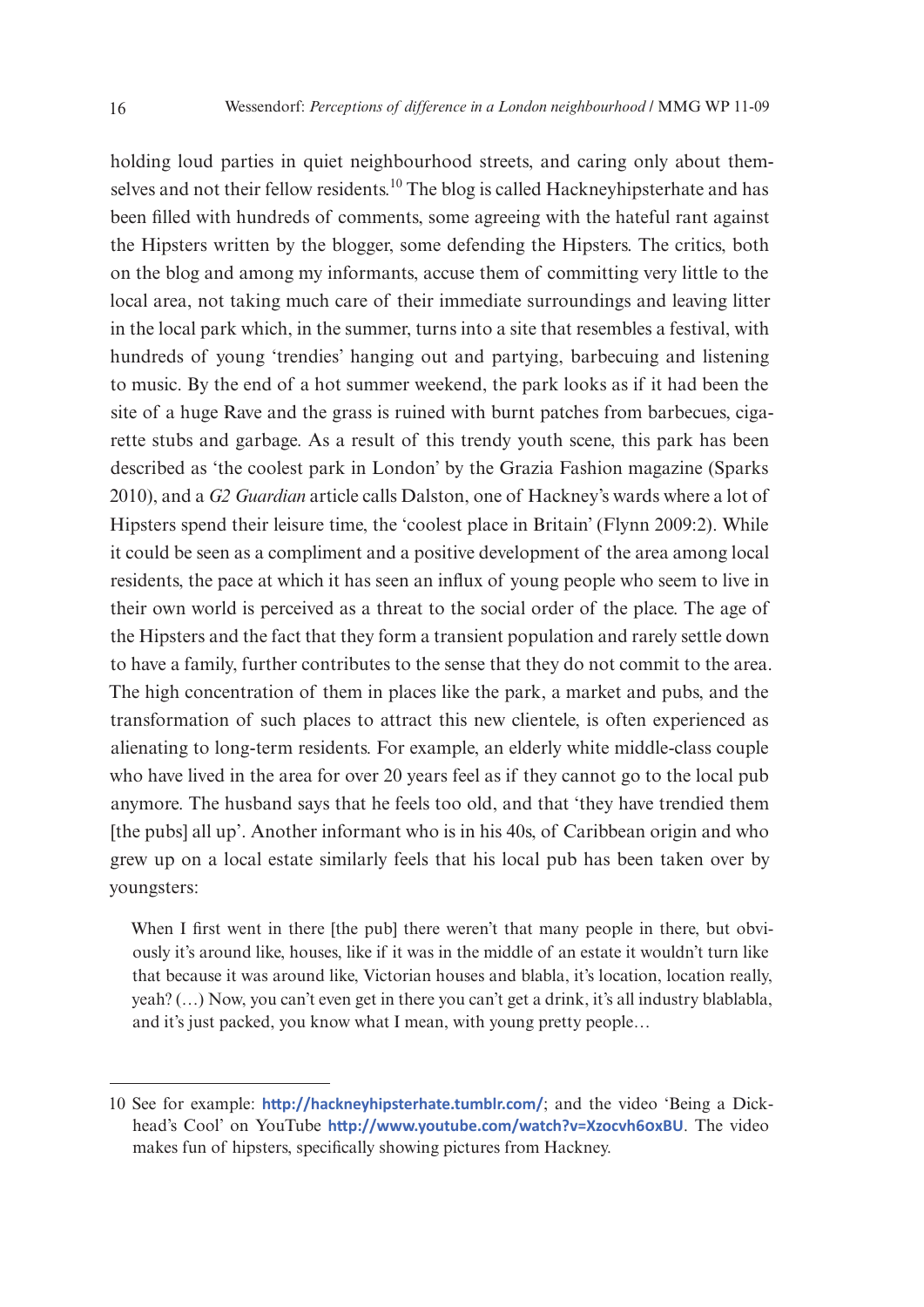In the course of the conversation, he tells me that these people are mainly white, as are his neighbours in the street where he now lives, which is characterised by old Victorian houses. By emphasising that the pub would not change if it was on an estate, he refers to the fact that the new people using the pub are part of the trend of gentrification, and he expresses his resentment against this demographic change. However, as I have shown with the example of the white middle-class couple mentioned above, it is not only long-established people of lower socio-economic backgrounds who criticise the Hipsters, but also middle-class people who feel alienated by this new presence.

The example of strictly Orthodox Jews and Hipsters shows that in a super-diverse context, difference can be contested not necessarily when it comes to new immigrants, but when it is about social relations and the perceptions that some groups actively attempt to disengage from the society around them. While the strictly Orthodox Jews are a religious group (in itself diverse regarding Jewish subgroups and different nationalities), the Hackney Hipsters form an age group and a social milieu (also in itself diverse in terms of nationalities and, to a certain extent, ethnicity) which has emerged as part of a fashion trend and which has a very transient character. The former have been in the area for several decades and are an established group, while the latter are newcomers and their presence has led to relatively fast changes in a specific area of the borough. Both groups, however, stand out in Hackney because they are concentrated in specific areas, their members are visibly different in dress and style, and they do not attempt to engage with people from outside their group, in local associational spaces such as sports clubs, community associations or institutions such as schools. Thus, whereas established communities both of British and non-British background do not seem to see new international immigration as a problem, difference does play a role when it is coupled with social segregation in the form of separate schools and non-participation in mixed associational sites. Furthermore, both groups are perceived as a problem because they compete for specific public spaces. The Hipsters have 'taken over' one of the local parks on weekends and some of the pubs, while the strictly Orthodox Jews dominate a specific area of the borough where they have opened their own schools, shops, community facilities, and places of worship, sometimes in competition with long-standing mixed places such as a local pub. Blokland (2003) describes a similar process in a Rotterdam neighbourhood where long-term Dutch residents felt threatened in their ownership of a public square where Moroccan boys played football. Their 'norms of public practice had been violated and their symbolic ownership of the space challenged', because this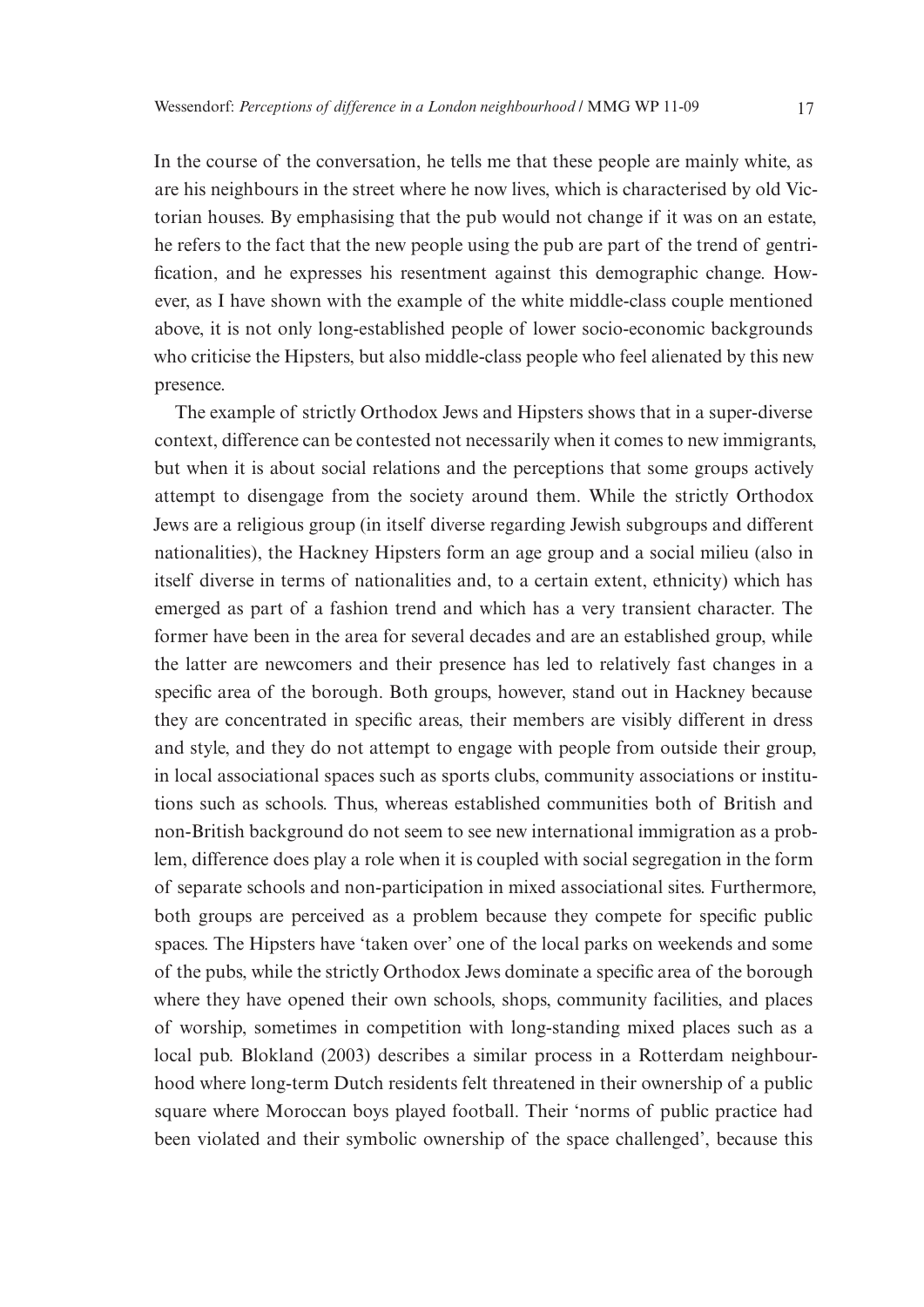square was central to their identification as a peer group of neighbours. Similarly, the customers of The Swan in Stamford Hill felt threatened in the ownership of their pub which provided them with a sense of belonging, albeit to a more mixed peer group than that of the Rotterdam square. In fact, the very mixedness of the group forms part of their identity as 'typical pub customers' and Hackney residents.

These disputes over space, coupled with social segregation, contribute to prejudice and sometimes negative feelings about these two groups. The example of other groups in Hackney who live in a similarly socially separate way as the Hipsters and the strictly Orthodox Jews, but who are not perceived to break the ethos of mixing, shows that it is not just social segregation which is seen as a problem, but the coming together of all the above mentioned factors: use of public space, competition over such space and social segregation by way of separate schools and leisure facilities.

## Live and let live: Turks and Vietnamese

Turkish speakers<sup>11</sup> and Vietnamese people are among the more established ethnic minorities in Hackney in terms of their length of residence. I have chosen these two groups to exemplify the attitudes of 'live and let live', referring to the acceptance of groups who primarily socialise with members of their own group. Turkish speakers and Vietnamese form a good example because they are both visibly recognisable and many of the first-generation migrants do not speak much English. Nevertheless, the local residents' attitudes towards them are characterised by tolerance and acceptance rather than resentment and the perceptions that they reject mainstream society.

#### *Turkish-speakers*

Turkish-speakers in Hackney come from three different areas: Cyprus, mainland Turkey and Kurdistan. Turkish Cypriots were the first to arrive in Britain and settled here from 1945 onwards, with the bulk arriving before the worst outbreaks of fighting

<sup>11</sup> Turkish-speakers in Hackney are comprised of Turks, Kurds and Turkish-Cypriots. Although I am aware of the political and cultural differences between these groups, I will here use the term 'Turkish-speakers' to refer to all groups (although Kurdish people also have their own language). This paper looks at *perceptions* of difference, and the differentiation between the three groups is rarely relevant for those people who do not form part of these groups.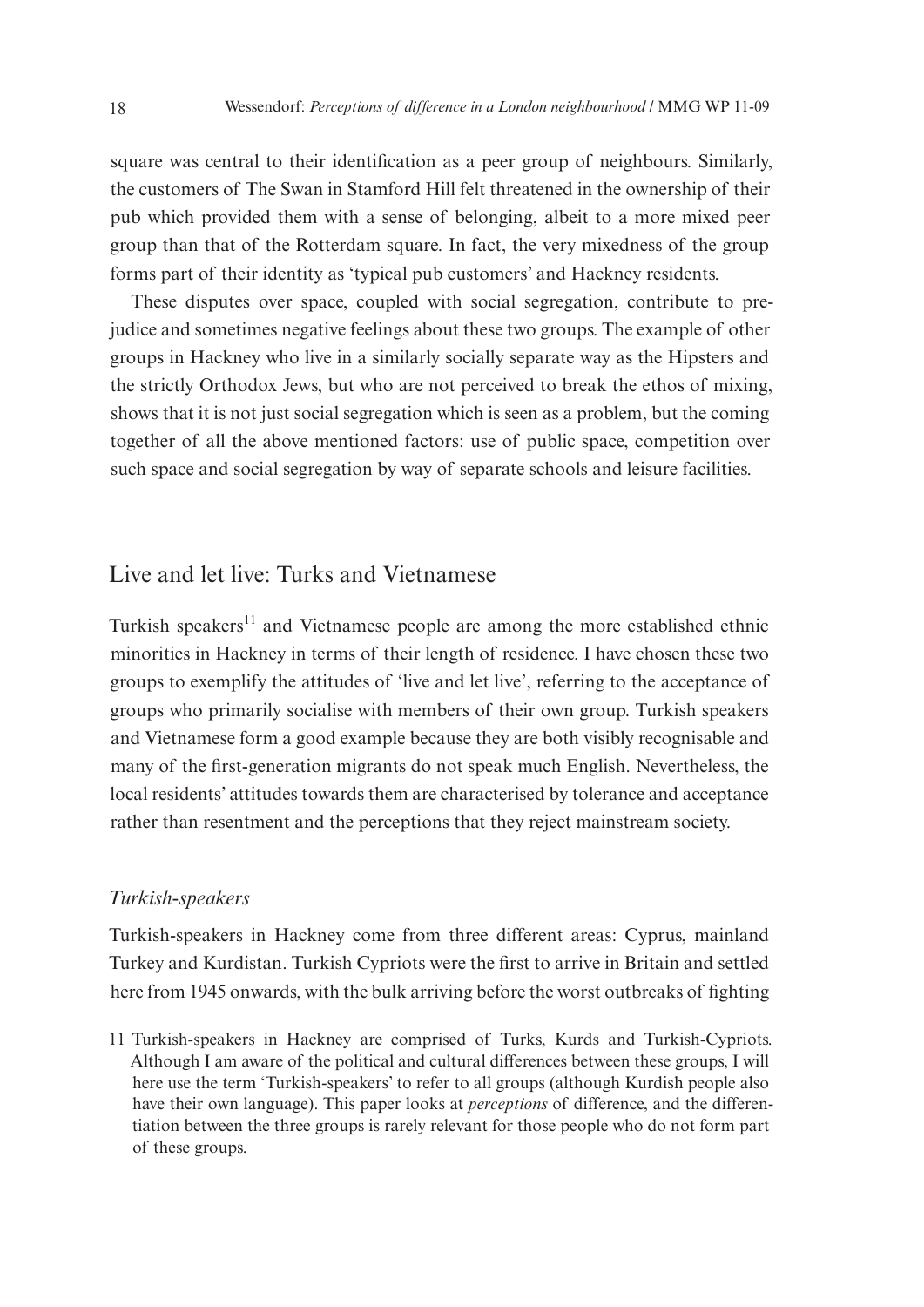in Cyprus in 1963-64. They were followed by mainland Turks since the late 1960s and Kurdish people since the late  $1970s$ <sup>12</sup> Today, a high concentration of Turkish-speaking people can be found in the London Boroughs of Haringey, Hackney and Enfield (Enneli et al. 2005). They make up about 5.5% of Hackney's population (London Borough of Hackney 2004). Turkish, Kurdish and Turkish Cypriot people are visibly present in Hackney with numerous shops, restaurants, barbers and cafes mainly along two high streets, the Kingsland Road and Green Lanes. According to a report by the Joseph Rowntree Foundation about young Kurds and Turks in Britain, 'the Turkish-speaking community is probably one of the most self-sufficient communities in London' (Enneli et al. 2005:2). They have established half a dozen communitybased newspapers, various organisations which provide services such as mortgages or a quit-smoking helpline, and taxi companies and driving schools (Enneli et al. 2005). Turkish-speakers are not only present in areas where their ethnic businesses prevail, but also in more mainstream corner-shops across Hackney, many of which are now run by Turkish-speakers born abroad and in Britain.

Because the Turkish-speaking community is so self-sufficient, many migrants of the first generation have very limited English skills. According to one of my Turkish informants who came to the UK in 1977, many of them do not feel the need to learn much English because they get around well enough without it. However, their children who go to mainstream state schools speak English and often serve as translators for their parents. A Kurd in his late 20s who came to the UK at the age of 11 told me that it is not only language difficulties which prevent Turkish-speakers from mixing with others, but also cultural issues. According to him, members of the first generation 'don't want to lose their culture'. Several of my informants told me that there is a great deal of pressure on the second generation to socialise with Turkish-speakers only, and especially when it comes to marriage, inter-ethnic relations are very rarely accepted by the parents.<sup>13</sup> To summarise, Turkish-speakers fulfil several of the criteria for living in a separate world and 'not wanting to mix': limited language skills, a self-sufficient support network and, especially among the first generation, a reluctance to form social relations with people of other groups. This was also noticed by many of my non-Turkish-speaking informants who told me that they had little contact with Turkish speakers and that they seemed to 'keep themselves to themselves'.

<sup>12</sup> On a more detailed description of the different backgrounds and migration histories of Turkish speakers in Hackney and the UK see Enneli et al. (2005).

<sup>13</sup> On inter-generational tensions among Turkish speakers in Hackney see Arakelian (2007).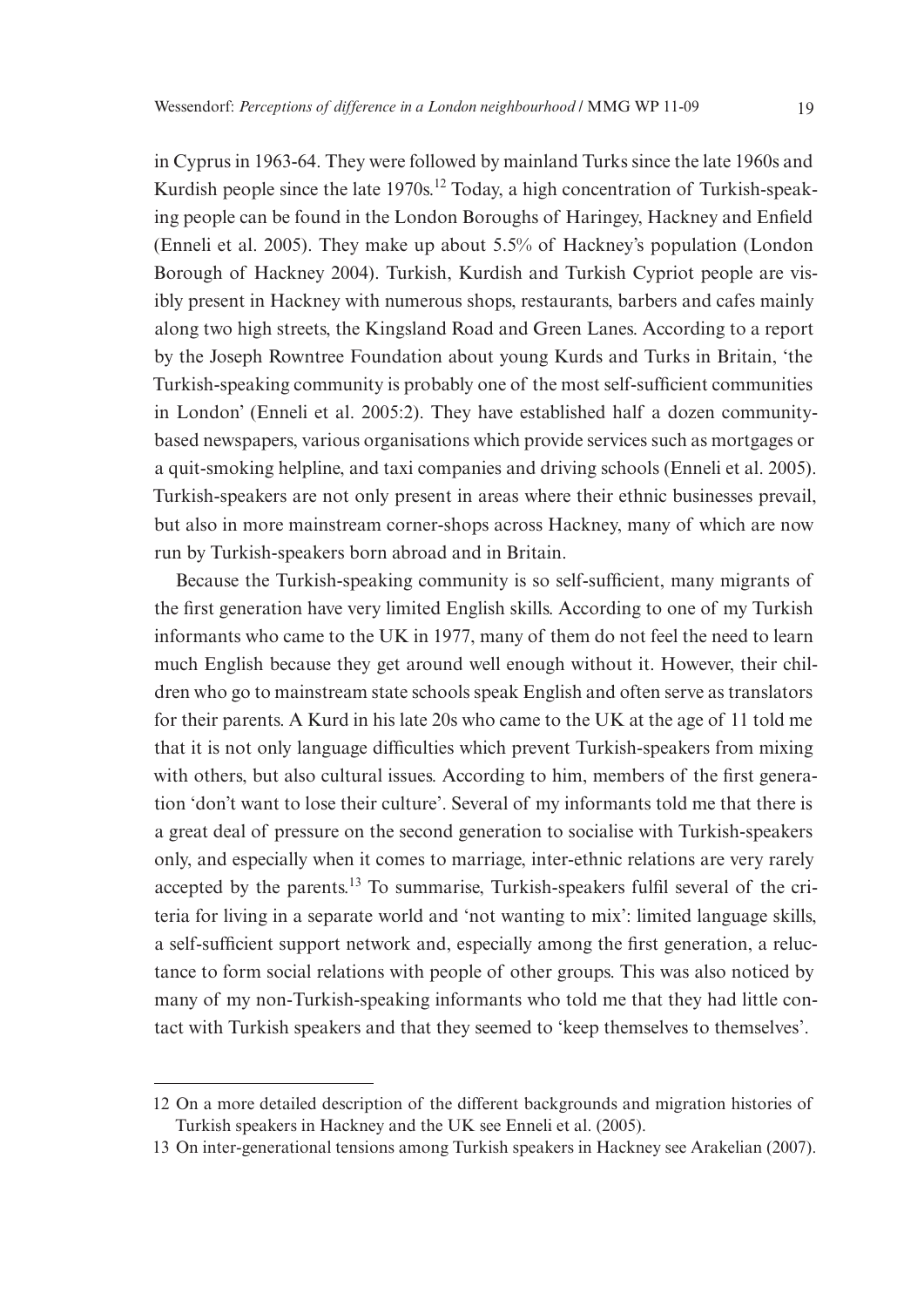All these characteristics are comparable with those of strictly Orthodox Jews. Why, then, do the residents of Hackney not feel that Turkish-speakers break the 'ethos of mixing'? Before attempting to answer this question, I will shortly turn to another group in Hackney that has similarly created its own social networks and economic niche.

#### *Vietnamese*

The first Vietnamese migrants came to the UK as refugees between 1975 and 1981, with more migrants arriving during the 1980s as a result of family reunification. More recently, Vietnamese migrants arrived in the UK as asylums seekers, students, and undocumented workers (Sims 2007). According to the Hackney Household Survey, 0.6% of people in Hackney speak Vietnamese (London Borough of Hackney 2004).<sup>14</sup>

Like Turkish-speakers, Vietnamese people are visible in specific areas of Hackney, especially along two of the major High streets, Kingsland Road and Mare Street, where they run grocery shops and restaurants, which serve both a Vietnamese and non-Vietnamese clientele. The Vietnamese are not only visibly present along these high streets, but also across the borough with their nail parlours. In fact, a *Guardian* journalist called the Vietnamese nail parlours 'London's great Vietnamese success story' (Benedictus 2005:1), and the nail industry is one of the main UK Vietnamese business sectors (Sims 2007).15 Hackney's Vietnamese residents also regularly make it into the local media with colourful festivals such as Vietnamese New Year and the Harvest Festival (*Hackney Gazette* 2010). Like Turkish-speakers, many Vietnamese migrants of the first generation have limited English language skills, especially those who were among the first wave of refugees and mainly came from rural areas (Sims 2007).

What are the perceptions of non-Vietnamese residents about the Vietnamese people living in Hackney? Interestingly, I repeatedly heard the term 'invisible' when people spoke about Vietnamese. A local primary school teacher told me that 'you don't really see them, you have maybe one or two in a school class but they are somewhat hidden'. According to her, they achieve in school so they are not seen as a problem and therefore do not draw much attention. Another informant told me that they are somehow invisible. 'You read about them in the local papers and you see

<sup>14</sup> On differences in educational and regional backgrounds, as well as differences of the migration history and reasons for migration among Vietnamese migrants see Sims (2007).

<sup>15</sup> The Vietnamese own more than 300 nail shops in London, despite numbering only about 15,000 in the whole city (Benedictus 2005).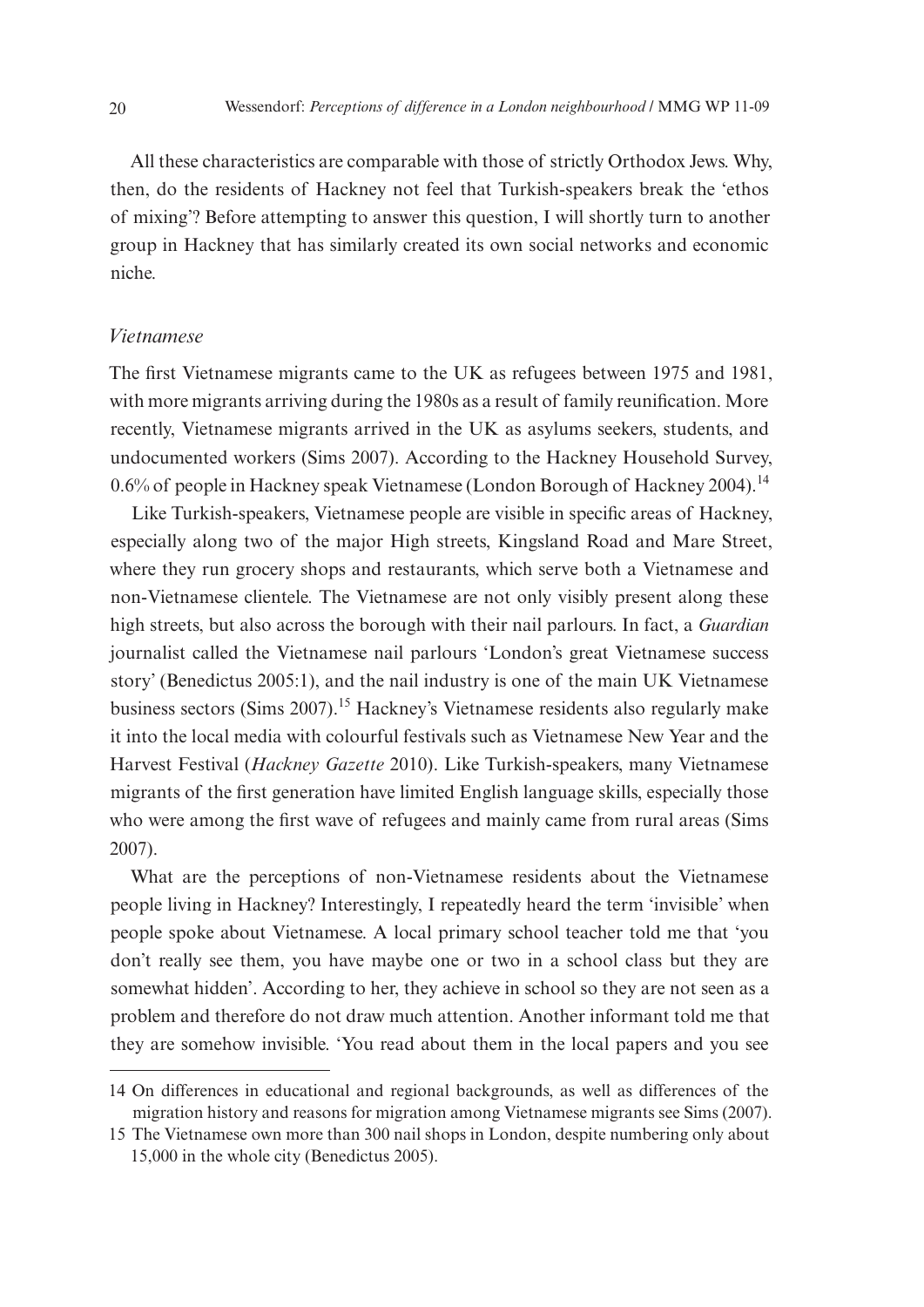their restaurants, but that's about it.' And yet another informant told me that they 'keep themselves to themselves, put their heads down and get on with it'. Just getting on with it is a comment some of my informants also made about Turkish-speakers. It refers to the sense of them not sticking out and, despite being a distinct group, somehow melting into the larger picture of diverse Hackney. This is closely related to the use of local institutions and space. In the following section, I attempt to analyse why some groups are perceived to break the ethos of mixing while others are not.

### 'Bridges' in public and parochial space

When I visit a summer party on a local estate, I am amazed at the great mix of people. Although the residents are most likely to share a similarly low-income level, they are mixed in terms of ethnicity, religion and nationality, some British-born but of parents from abroad, others who arrived recently, and yet others whose families have lived in the area for several generations. They also have varied educational backgrounds and legal statuses. There is a great deal of friendly and neighbourly interaction, and the adults are having fun watching their children play games, getting their faces painted, performing hip hop dances and participating in a jam session with a sound system and microphone. While visible difference does not seem to play a role in terms of who is chatting to whom, a group of Turkish women, some with head scarves, some without, stands out. They stick together and do not seem to interact much with the others. However, they have come to the party and are happy to see their children participate in the various activities. Turkish women can also be seen at the school gates of the state schools in the borough, sometimes in groups and sometimes alone. In one of the schools where I spent time during my fieldwork, Turkishspeaking mothers have become well-known for their cooking skills, contributing to school fetes with traditional Turkish food. One of these mothers regularly comes to a parents' coffee morning and has helped with the school garden. She is a great gardener and shares her knowledge with the other mothers while they chat during the coffee morning. Her English is very good, but she has also brought along a Turkish friend whose English is not that good, but who is happy to attend the coffee morning too. In fact, one of the teachers tells me that the Turkish parents provide great support for each other and often bring along someone who can help with translating. In the course of time, some of them have become more involved in the school.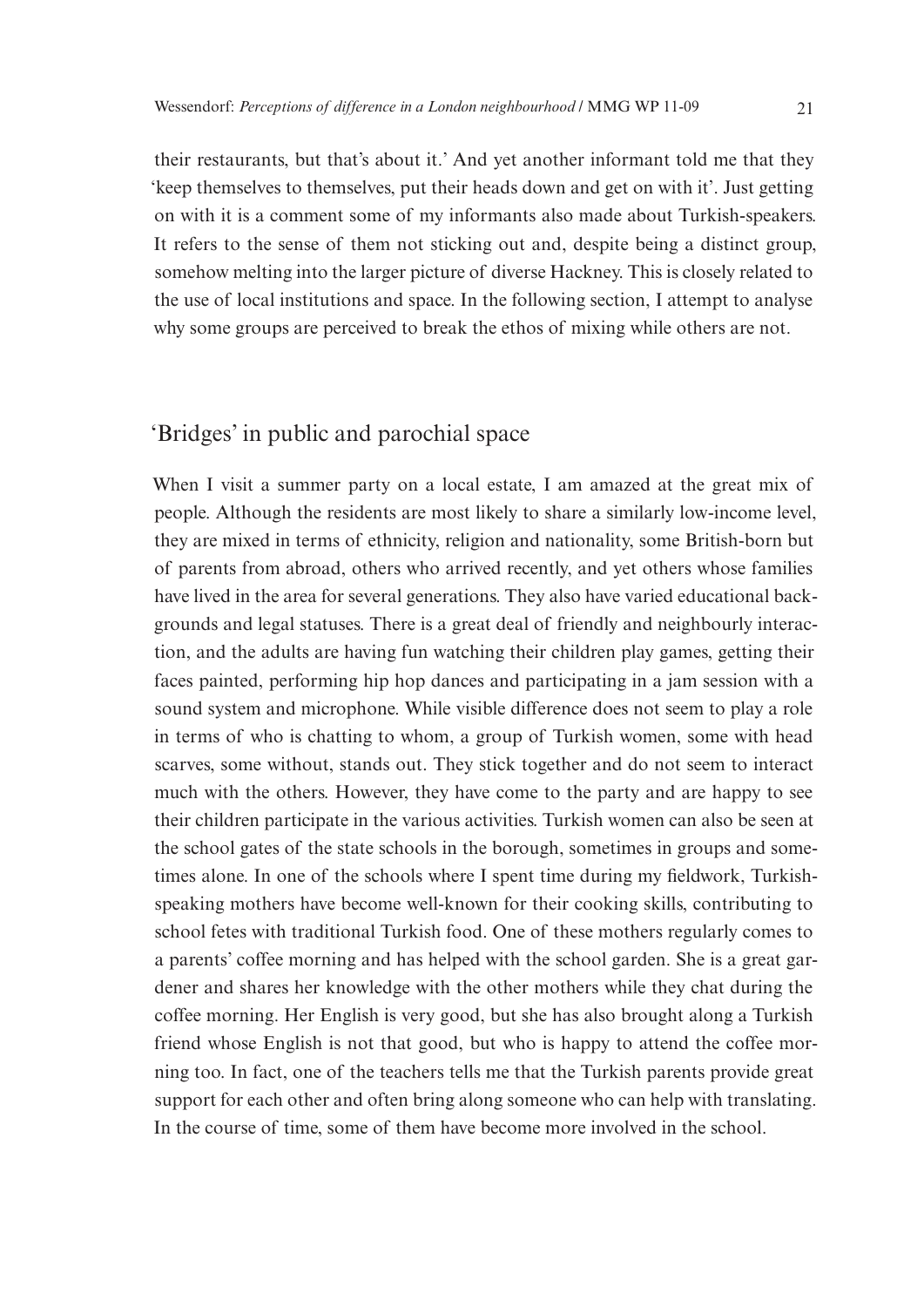Turkish-speakers do not only interact in mainstream society in the context of residential mixing and institutions such as schools, but also in business and trade. They run many Turkish restaurants in Hackney, and even those local residents who cannot afford to eat out get in contact with Turkish-speakers in the many neighbourhood corner-shops that they run. Similarly, Vietnamese people are present both in institutions such as nurseries and state schools, but also in the restaurants and nail parlours mentioned above. These nail parlours are particularly appreciated by women of African and Caribbean backgrounds who are among the most regular costumers.<sup>16</sup> Vietnamese children enter mainstream society via the schools and sometimes sports clubs and other activities during their spare time.

Thus, although Vietnamese people and Turkish-speakers are known as 'keeping themselves to themselves', there are various points of contact where informal interaction happens. Such contact usually takes place in public and associational space. The specifically marked 'ethnic' places such as restaurants or grocery shops which sell products from these areas form 'bridges' between these groups and the residents of other origins. Turkish-speakers also run many mainstream corner shops, which makes it almost impossible for local residents not to get in contact with a Turkishspeaker in everyday life. Furthermore, both Turkish-speaking as well as Vietnamese children enter mainstream society via schools, and the parents represent a visible presence at these institutions. These bridges and points of contact play an important role in shaping people's perceptions about each other.

All these points of contact exist to a much lesser degree, if at all, in relation to strictly Orthodox Jews and Hipsters. Strictly Orthodox Jews do not send their children to state schools or nurseries and they do not run restaurants or shops which cater to the rest of the population. Similarly, the Hipsters mainly cater to themselves in that they run and use pubs, cafes and bars that are specifically aimed at them. Since most of them do not have children yet, they do not have contact with family oriented places like nurseries and schools. Furthermore, both strictly Orthodox Jews and Hipsters make use of much more clearly defined spatial areas of the borough than Vietnamese people and Turkish-speakers. Although many shops and restaurants run by Turkish-speakers or the Vietnamese are concentrated on specific streets,

<sup>16</sup> See Jamal (2003) on the role of 'ethnic retailers' as cultural intermediaries. See also Lee (2002) on everyday interactions between Jewish, Korean and African American merchants and their black customers. She cautions that these routinely positive encounters 'do not preclude the possibility of negative out-group stereotyping and racially charged conflict' (Lee 2002:185).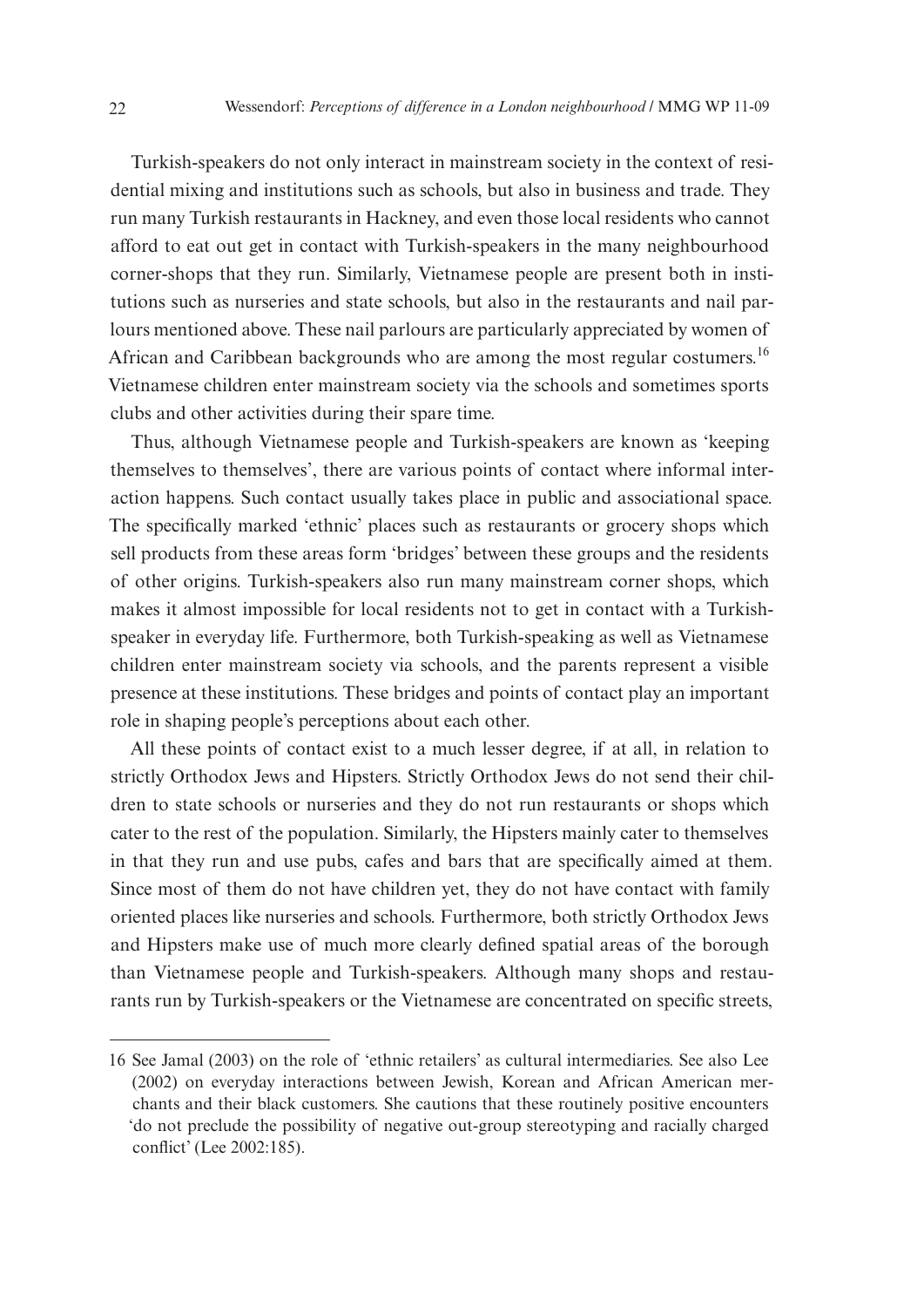the people themselves live across the borough. In contrast, strictly Orthodox Jews live in a very concentrated area of North Hackney. The Hipsters, even if some of them do not actually live in Hackney, make use of very specific places in Hackney, mainly a park, a high street with lots of nightlife and a market and its surrounding pubs. In fact, residents who do not live in these specific areas do not take much notice of them, whereas the strictly Orthodox Jews form part of residents' mental maps across the borough because they have lived here for much longer, use markets and public services across the borough (especially the health service) and are visibly more noticeable than the Hipsters.

Hipsters and strictly Orthodox Jews also compete over public space with other residents. For example, they dominate a street or a park by sheer numbers in the case of the Hipsters. In the case of strictly Orthodox Jews, they turn a local pub into a synagogue or claim specific hours in a public swimming pool. I have not heard of any such claims being made by Vietnamese people or Turkish-speakers. They also do not dominate specific public areas such as parks or pubs.

'Not mixing' thus is seen as a problem when it is interpreted as 'not *wanting* to mix'. This is the case among the majority of strictly Orthodox Jews who, according to one of my informants, 'don't want to compromise their culture'. In contrast, the Hipsters less consciously lead separate lives and they do not intently distance themselves from the rest of society. Also, many of them appreciate the diverse nature of the borough. However, local residents see them as being absorbed with their own social milieu and the demonstrably fashion-oriented life-style that comes with it.

As I have heard on several occasions, Turkish-speakers and Vietnamese people 'just get on with it'. This is the case for many other groups in Hackney who have lived here for various amounts of time and who might primarily socialise with members of their own group, such as Nigerians, white British middle-class people, Pakistanis, Polish, Brazilians, Western Europeans of various national origins, etc. Stereotypes and prejudice between these groups might exist, but they are not seen to undermine the ethos of mixing. Thus, participation in local life in the area, be it the local economy by way of restaurants and shops, or mixed institutions such as schools, libraries or sports clubs, plays an important role in shaping people's perceptions about each other and their openness towards each other.

The examples of the Hipsters, the strictly Orthodox Jews, the Turkish-speakers and the Vietnamese show that perceptions of difference and prejudice against others are not necessarily related to ethnicity in a super-diverse context, but to the way specific groups are seen to behave. In a place where diversity is generally valued as a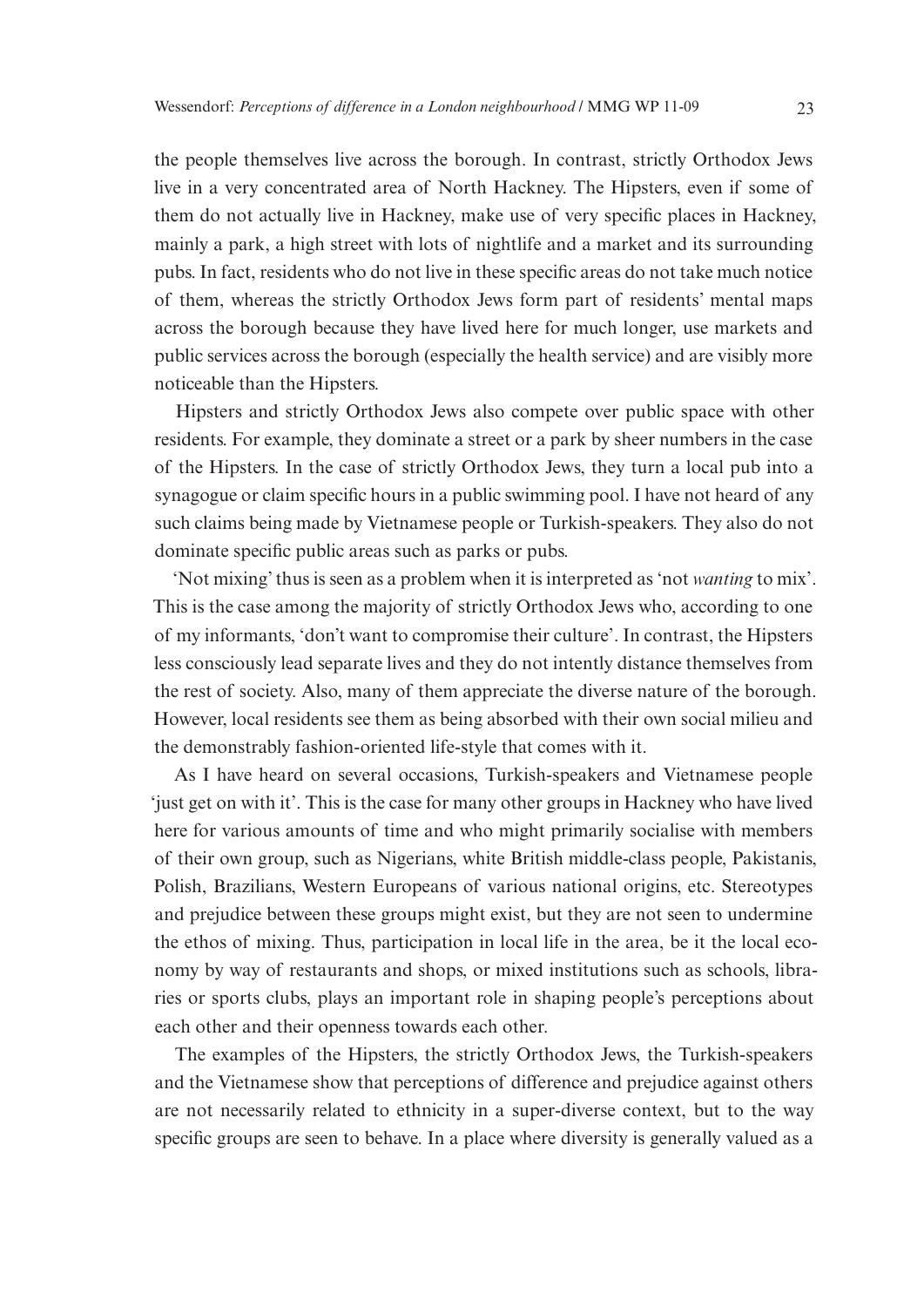positive feature and promoted by both the local media and the Council, social segregation is seen to harm the social fabric of community.

### Conclusion

People in Hackney have a very down-to-earth approach towards diversity. They mostly appreciate it and many would not want to live in a place that is less diverse. Some of my informants even said that it would be boring to live next to 'someone who is like me'. At the same time, there exists awareness of possible tensions that can arise when people of so many different backgrounds live together. This awareness also includes negative attitudes towards people who are perceived to reify their differences. 'Some people want to live separate lives' or 'they don't want to mix' are sentences I have heard repeatedly. Such comments mostly refer to members of certain groups like the Hipsters and strictly Orthodox Jews, who are seen as unwilling to interact with others. This unwillingness to interact is interpreted as inadequate in a place as culturally and socially mixed as Hackney. The 'ethos of mixing' could also be described as an implicit grammar of living in a super-diverse area, and it forms part of the local identity of Hackney's residents. This local identity is shaped by public and political discourse, which emphasises the positive aspects of cultural diversity.

Importantly, however, expectations of mixing in public and associational space are rarely accompanied by a criticism of non-mixing in the private realm. In regard to private relations, it is seen as quite normal that similar people who share similar life-styles, cultural values and attitudes attract each other. Such social connectedness does not necessarily go along ethnic lines (although it often does), but other categorical boundaries such as class and education can be important, too, especially among long-established local residents born in the area, some of whom form interethnic marriages.<sup>17</sup> In general, however, the ethos of mixing is paralleled by the existence of rather separate private social worlds, which are often divided along class and ethnic lines. These separate worlds are accepted as normal, as long as fellow residents do live up to the expectations of participating in one way or another in associational spaces or in the public realm in the form of, for example, local shops and restaurants which cater to the larger population, or by way of children attending state schools.

<sup>17</sup> According to the 2001 census, there were 6214 households in Hackney with mixed partnerships.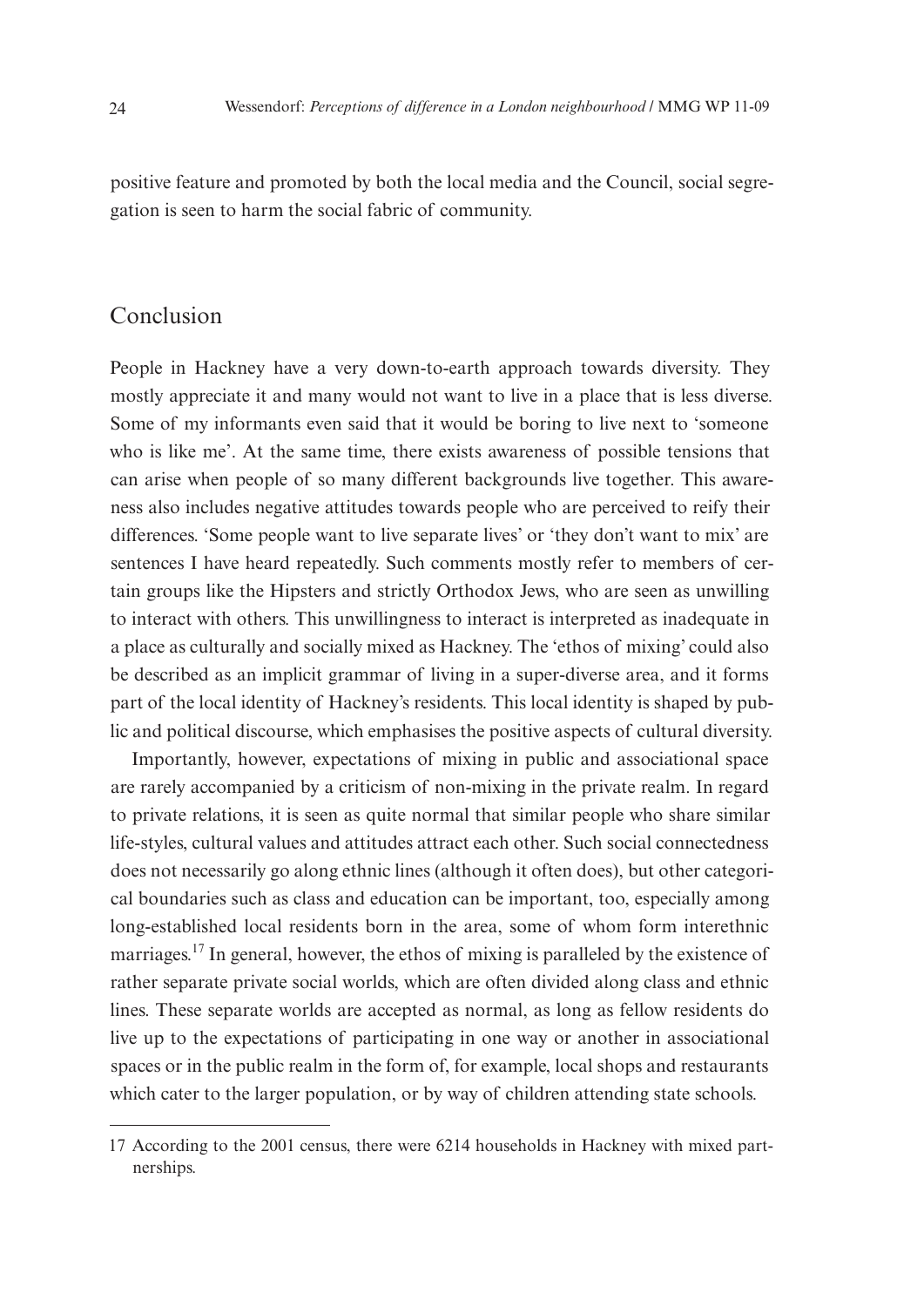These qualitative findings confirm the more quantitative large-scale studies about intergroup relations undertaken by social psychologists. These studies have found that the presence of high numbers of 'out-group members' in a neighbourhood can be perceived as a threat, especially if opportunity for contact is not being taken up. But positive contact with outgroup members contributes to improved relations (Hewstone et al. 2007). The differences in perceptions about strictly Orthodox Jews and Hipsters as opposed to Turkish-speakers and Vietnamese people could also be interpreted along the lines of Putnam's theory of bonding and bridging social capital, with bridging capital between groups being inclusive and contributing to reciprocity. and bonding capital within groups being exclusive and reinforcing group boundaries (Putnam 2000).

While the examples presented in this paper demonstrate the role that *opportunities* of contact and interaction play regarding the shaping of attitudes, social scientists have also discussed the role of the *quality* and *frequency* in which people interact across difference, and how they impact on positive intergroup relations. These discussions have been particularly prevalent in the context of rising policy concerns about 'community cohesion' since the 2001 riots in Northern English towns. A Home Office report, written in reaction to the riots, painted the picture of people leading 'parallel lives' without meaningful interchanges (Cantle 2001). In 2007, a report by the commission on Integration and Cohesion emphasised the importance of encouraging more than 'random mixing', but the development of deep and sustained and positive interactions 'around shared activities and common issues' (CIC 2007:23). Similarly, Amin emphasises that everyday encounters and 'habitual contact' in itself do not necessarily lead to cultural exchange, but that they can 'entrench group animosities and identities, through repetitions of gender, class, race, and ethnic practices' (Amin 2002:969). However, my fieldwork has shown that more sustained and regular encounters are not always a realistic option, especially in the context of language barriers and socio-economic deprivation. Vertovec (2007a:28) states that despite the desirability of sustained and meaningful interactions, these 'are simply not going to occur among most people in British cities today, whether ethnic majority, minority or new immigrant'.

Although encounters at school gates and in shops are often fleeting, the examples used in this paper show that even such fleeting encounters can play a role in shaping people's attitudes towards each other. In fact, the *absence* of such encounters can contribute to prejudice against those groups which do not form part of this public realm. Thus, despite the limitations of fleeting encounters regarding the enhance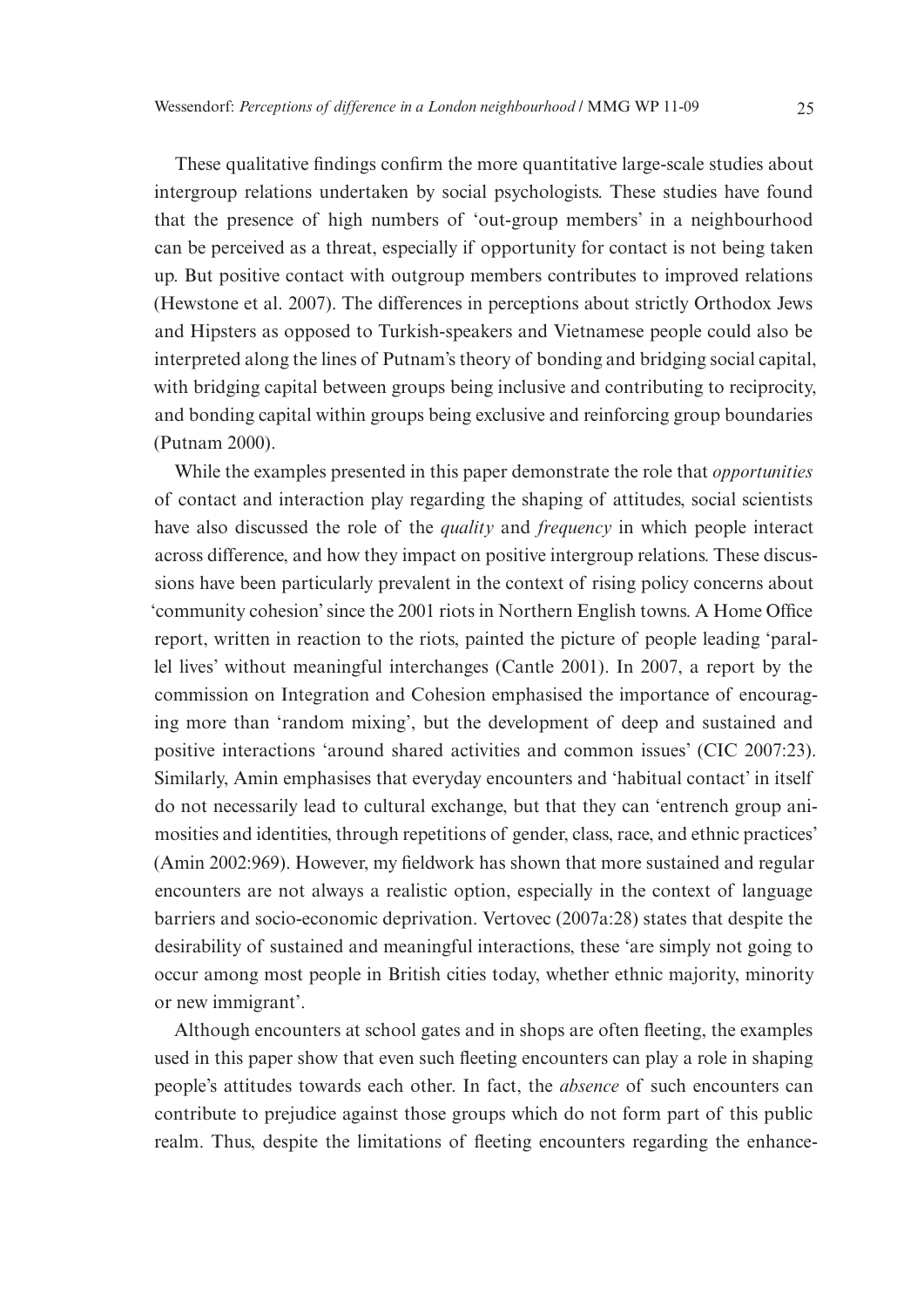ment of intercultural understanding, in a super-diverse context where attitudes towards diversity are generally positive, the lack of such encounters can lead to negative attitudes against specific groups of people perceived to stay away from even the most basic participation in local everyday life. As described by Sandercock (2003:89), peaceful co-existence requires 'something like daily habits of perhaps quite banal intercultural interaction in order to establish a basis for dialogue'.

To summarise, separate life-worlds in regard to private relations and social milieus, sometimes problematised as 'parallel lives' in policy discourse (Cantle 2001), are not experienced as a problem by Hackney's residents. But the disengagement from the rest of the population by non-participation in local activities, be they simply economic by way of shops and restaurants, or institutional by way of schools and civil society, is encountered with little understanding. However, only when this disengagement is coupled with contestations over space does it turn into conflict. This is when notions of 'living and letting live' are being broken and residents feel threatened in their ownership over space. I hope to have illustrated the fine balance between acceptable and unacceptable social divisions in a super-diverse context, and the ways in which people interpret their social surroundings in terms of the participation of their fellow residents in public life.

#### References

- Amin A. 2002. Ethnicity and the multicultural city: Living with diversity. *Environment and Planning A* 24:959-80
- Amin A. 2005. Local Community on Trial. *Economy and Society* 34:612-33
- Arakelian C. 2007. *Second generation identity and intergenerational ties: Turkish and Kurdish transnational families in Hackney, London*. University of Oxford: MPhil thesis, unpublished
- Baker T. 1995. Hackney: Judaism, A History of the County of Middlesex: Volume 10: Hackney. ed. T Baker, pp. 145-8
- Baumann G. 1996. *Contesting Culture: Discourses of Identity in Multi-Ethnic London*. Cambridge: Cambridge University Press
- Benedictus L. 2005. 'We mostly keep to ourselves and concentrate on the work side of things': Vietnamese in Hackney. *The Guardian, 21/1/05*
- Blokland T. 2003. Ethnic complexity: Routes to discriminatory repertoires in an inner-city neighbourhood. *Ethnic and Racial Studies* 26:1-24
- Bott E. 1957. *Family and Social Network*. London: Tavistock
- Boyd R. 2006. The value of civility. *Urban Studies* 43:863-78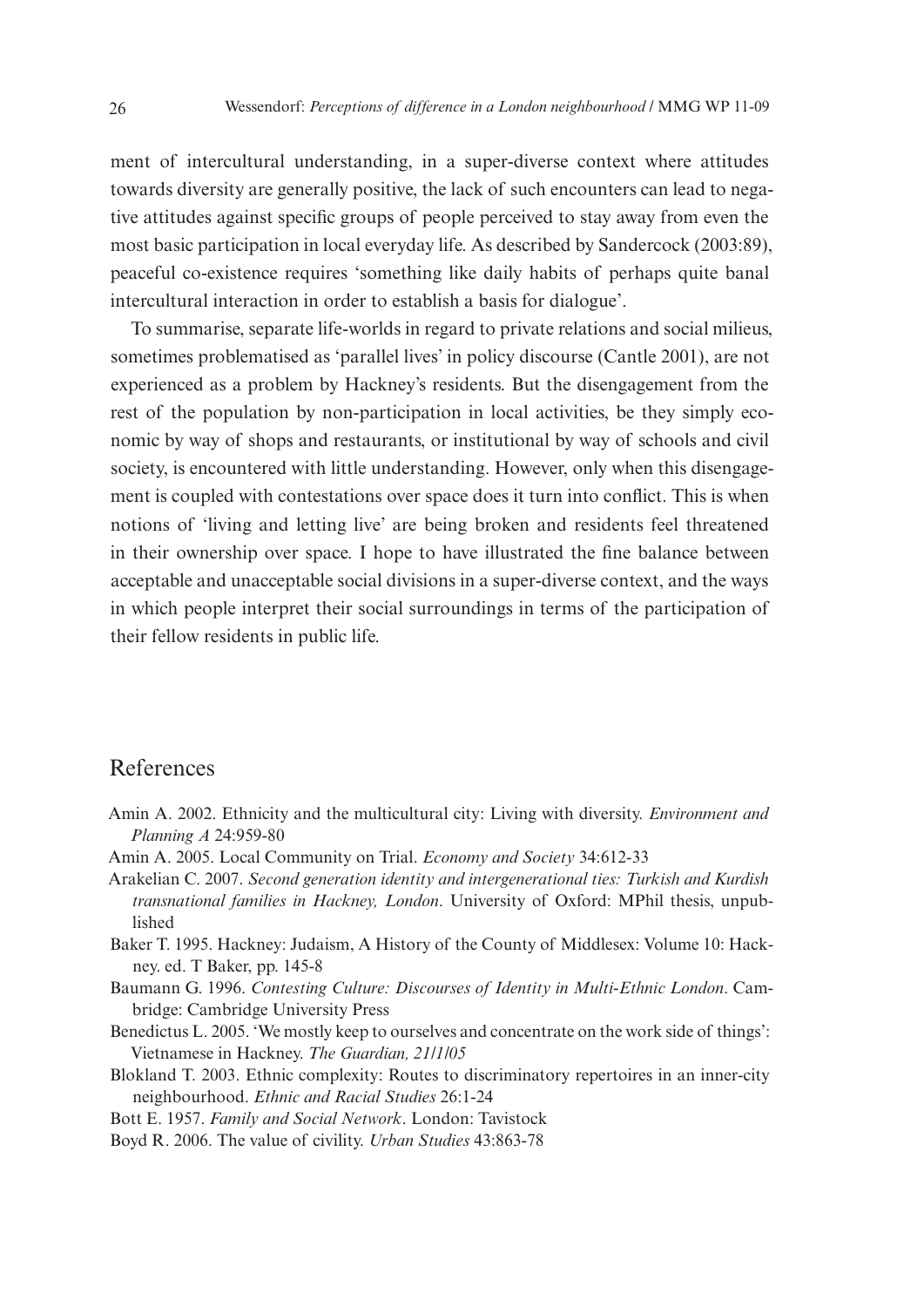- Butler, T. 1996. 'People like us': The Gentrification of Hackney in the 1980s. In *Rising in the East?: the regeneration of East London*, ed. T Butler and M Rustin, pp. 81-107. London: Lawrence & Wishart
- Cantle T. 2001. *Community Cohesion: A report of the Independent Review Team*. London: Home Office
- City and Hackney. 2008. *Joint strategic needs assessment*. City and Hackney, Teaching Primary Care Trust
- Clout L. 2008. Regulars fight plans to turn 250-year-old pub into synagogue. *The Evening Standard*. **http://www.thisislondon.co.uk/standard/article-23555712-regulars-fight-plansto-turn-250-year-old-pub-into-synagogue.do** (accessed 6 May 2011)
- Commission on Integration and Cohesion (CIC). 2007. *Our shared future*. CLG
- Devadason R. 2010. Cosmopolitanism, Geographical Imaginaries and Belonging in North London. *Urban Studies* 47:2945-63
- Dines N, Cattell V, Gesler W, Curtis S. 2006. *Public spaces, social relations and well-being in East London*. Queen Mary, University of London: The Policy Press
- Enneli P, Modood T, Bradley H. 2005. *Young Turks and Kurds: A set of 'invisible' disadvantaged groups*. York: Joseph Rowntree Foundation
- Flynn P. 2009. Welcome to Dalston, now the coolest place in Britain. *The Guardian, 27/4/09*
- Greif M. 2010. "What Was the Hipster?," in *New York Magazine*. http://nymag.com/news/ features/69129/ (accessed 3 May 2011)
- Hackney Gazette. 2009. Confidence high in Swan fight. *Hackney Gazette, 19/7/09*
- Hackney Gazette. 2010. Vibrant Vietnamese festival staged in Hackney. *Hackney Gazette, 23/9/10*
- Hewstone M, Tausch N, Hughes J, Cairns E. 2007. Identity, Ethnic Diversity and Community Cohesion. In *Identity, Ethnic Diversity and Community Cohesion*, ed. M Wetherell, M Lafleche, R Berkeley, pp. 102-12. Los Angeles: Sage Publications
- Hickman, M., H. Crowley, and N. Mai. 2008. *Immigration and social cohesion in the UK. The rhythms and realities of everyday life*: Joseph Rowntree Foundation.
- Hollinger, DA. 1995. *Postethnic America*. New York: BasicBooks
- Hudson M, Phillips J, Ray K. 2007. *Social cohesion in diverse communities*. York: Joseph Rowntree Foundation
- Jamal A. 2003. Retailing in a multicultural world: The interplay of retailing, ethnic identity and consumption. *Journal of Retailing and Consumer Services* 10:1-11
- Jayaweera H, Choudhury T. 2008. *Immigration, faith and cohesion: Evidence from local areas with significant Muslim populations*. York: Joseph Rowntree Foundation
- Lee J. 2002. *Civility in the city: Blacks, Jews, and Koreans in urban America*. Cambridge, Mass.; London: Harvard University Press
- London Borough of Hackney 2004. *Household Survey*. London Borough of Hackney
- Mitchell JC. 1969. *Social Networks in Urban Situations: Analyses of Personal Relationships in Central African towns*. Manchester: Manchester University Press
- Nava M. 2007. *Visceral cosmopolitanism: Gender, culture and the normalisation of difference*. Oxford: Berg
- Noble G. 2009. Everyday Cosmopolitanism and the Labour of Intercultural Community. In *Everyday multiculturalism*, ed. A Wise, S Velayutham, pp. 47-67. Basingstoke: Palgrave Macmillan
- Patterson, C. 2010. The limits of multi-culturalism. *The Independent*, 28/7/2010